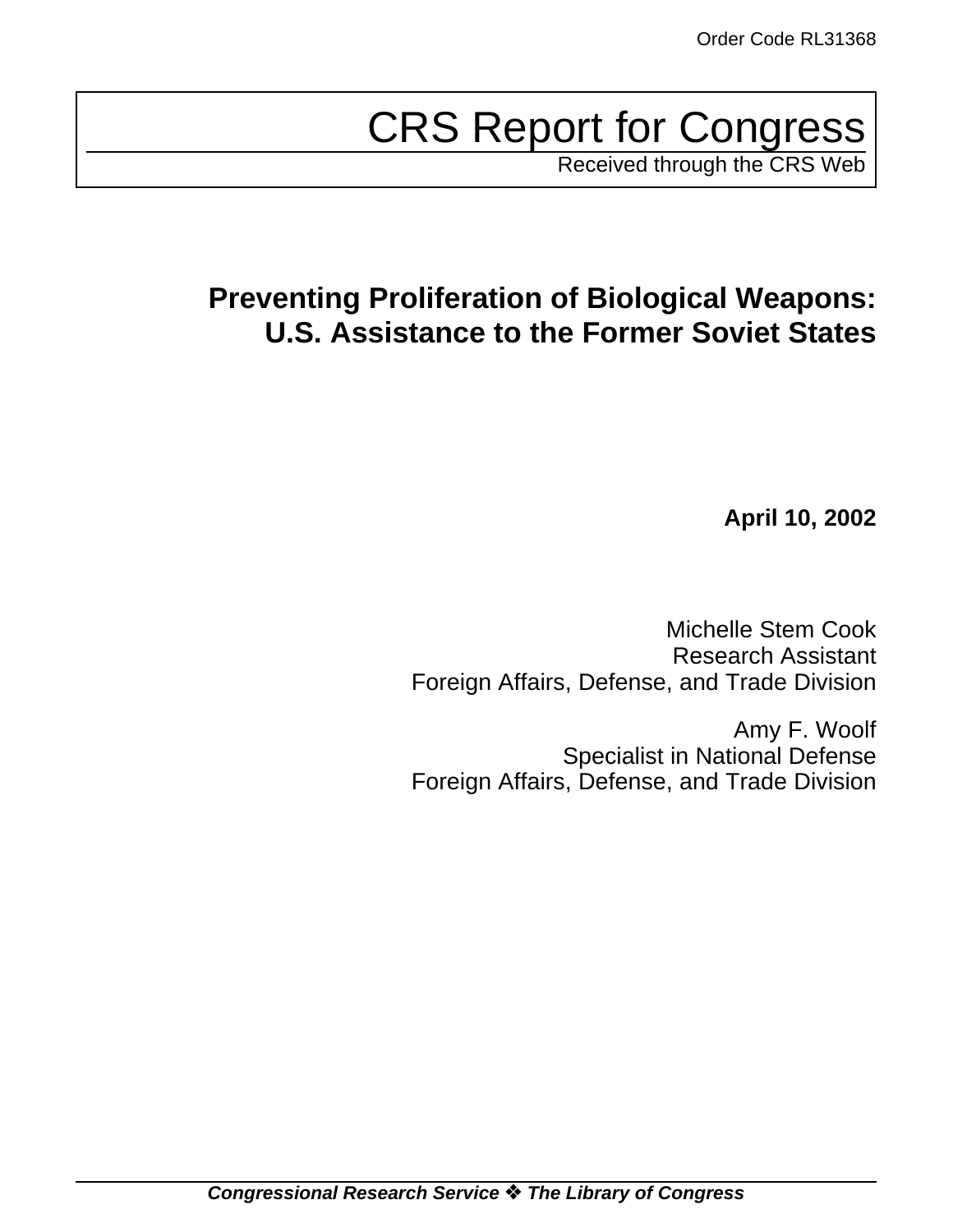## Preventing Proliferation of Biological Weapons: U.S. Assistance to the Former Soviet States

## **Summary**

The former Soviet and subsequently Russian biological weapons program possessed capabilities far in excess of any such program known to have existed elsewhere. These capabilities included genetically-altered, antibiotic-resistant pathogens and sophisticated deliverysystems. Approximately fifty biological research and production centers (BRPCs) throughout the former Soviet Union devoted either all or part of their work to the program. In the post-Soviet era, former Soviet states drastically reduced and in some cases eliminated funding for these BRPCs. Thousands of BW scientists became unemployed or underemployed, and the facilities, weapons technology, and thousands of strains of pathogens at these BRPCs became vulnerable to theft, sale or misuse.

In the mid-1990s, the United States began engaging BRPCs throughout the former Soviet Union in four kinds of cooperative projects aimed at preventing proliferation of BW capabilities. Collaborative research projects involve former BW scientists in projects with American scientists and seek to deter former BW scientists from selling their expertise to terrorist groups or proliferating states. Several U.S. government agencies are involved in collaborative research projects, most of which are funded through the international science centers. Biosafety enhancement projects are intended to make BRPCs safe places for collaborating scientists to work. In combination, collaborative research and biosafety enhancement projects give U.S. officials routine access to laboratories and facilities that were once used for BW research and production. BioSecurity projects consolidate and restrict access to pathogens. Dismantlement projects target excess infrastructure and BW equipment at BRPC sites for permanent dismantlement. Biosafety, BioSecurity, and Dismantlement projects are funded through and carried out by DOD's Cooperative Threat Reduction Program.

U.S. participants in these projects identify several lessons learned in the past few years. First, it has become clear that the infrastructure of the Soviet/Russian BW complex was more extensive than most analysts realized when the United States initiated its efforts to prevent proliferation of BW capabilities from former Soviet states. Cooperative projects at some BRPCs have helped open doors to other BRPCs, and since 1995, more than forty BRPCs have been involved in cooperative projects with the United States. Second, U.S. participants report that biosafety, biosecurity, and dismantlement projects require complex negotiations, complex engineeringwork, considerable project management support, and innovative solutions for problems specific to each BRPC. Consequently, they have learned that the United States may need to offer a long-term commitment if it wants to complete the effort. At the same time, the U.S. agencies with BW nonproliferation programs recognize the need to maximize the nonproliferation benefits of U.S. assistance in an environment with limited resources. Finally, U.S. participants have discovered that interpersonal and institutional relationships resulting from these cooperative efforts may play a powerful role in preventing proliferation of BW capabilities from former Soviet states.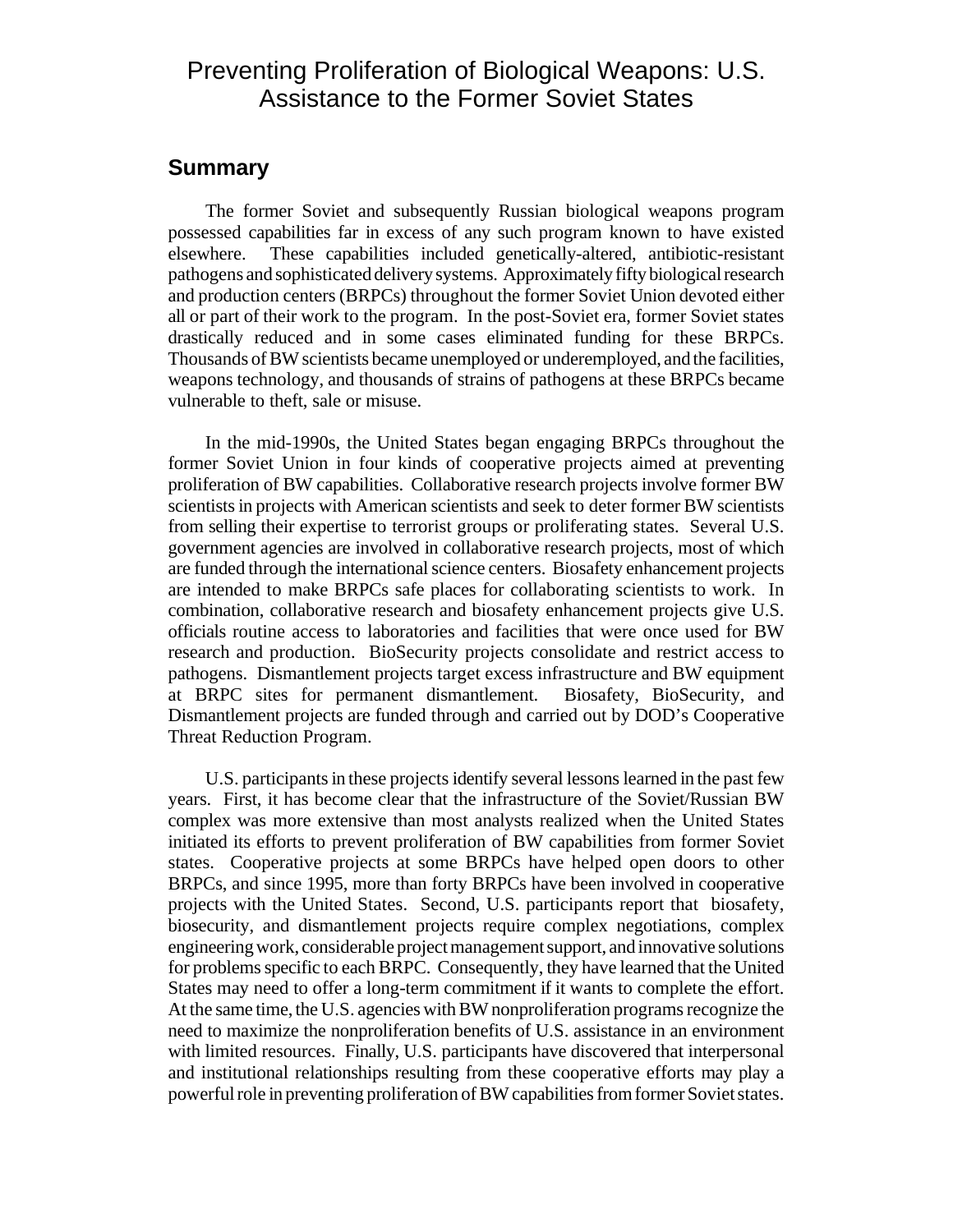## **Contents**

| Redirection of Biotechnical Scientists Program 9<br>Department of Health and Human Services 10                                    |  |
|-----------------------------------------------------------------------------------------------------------------------------------|--|
|                                                                                                                                   |  |
| The Russian Federation Debt Reduction for Nonproliferation Act 17<br>The Non-Proliferation Assistance Coordination Act of 2001 18 |  |
|                                                                                                                                   |  |
|                                                                                                                                   |  |

## **List of Tables**

| Table 1. U.S. Programs to Assist Russia with Biological Weapons |  |  |  |  |
|-----------------------------------------------------------------|--|--|--|--|
|                                                                 |  |  |  |  |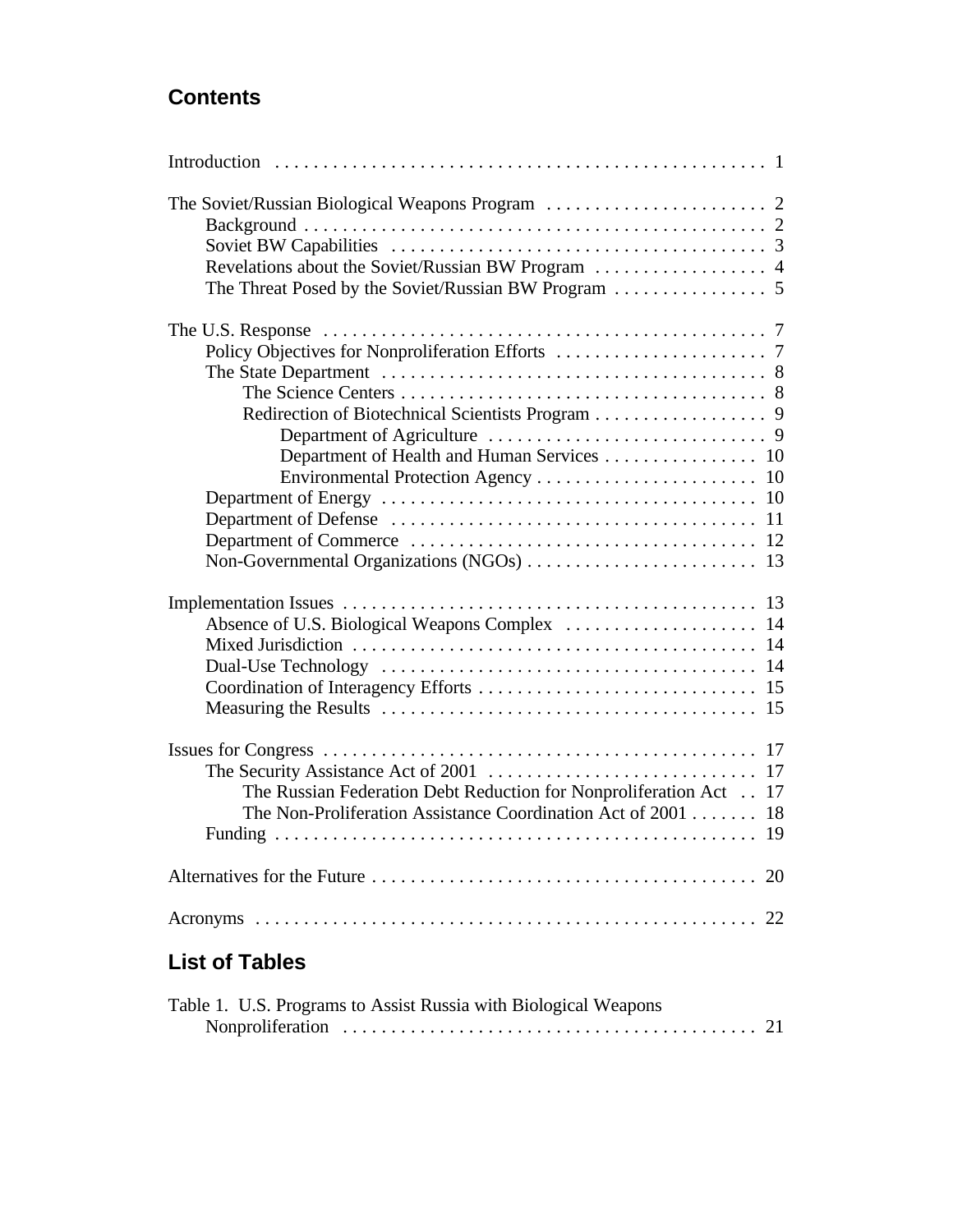## Preventing Proliferation of Biological Weapons: U.S. Assistance to the Former Soviet States

## **Introduction**

The events of September and October 2001 undermined long-held assumptions about U.S. vulnerability and the threat of attack with weapons of mass destruction.<sup>1</sup> The attacks on the World Trade Center and Pentagon led many to believe that neither respect for human life nor the will to self-preservation would stop some people from attacking the United States. Then a few letters laced with anthrax caused death, terror, and disruption and exposed the United States' vulnerability to biological attack. Speaking about these events, former Senator Sam Nunn stated, "We lost our sense of invulnerability but as the world is learning, we also lost our sense of complacency."<sup>2</sup>

The United States has been concerned about the potential for proliferation of deadly weapons or materials from the former Soviet Union for more than a decade. These concerns grew in the latter half of  $2001$ . The  $107<sup>th</sup>$  Congress held several hearings specifically to examine biological weapons programs and the possibility that they might be used against the United States.<sup>3</sup> Testimony often centered on the legacy of the Soviet and subsequent Russian biological weapons (BW) program. The size and scope of that program reportedly dwarfed any BW program known to have existed elsewhere.

<sup>&</sup>lt;sup>1</sup>Most analysts consider nuclear, chemical, and biological weapons to be "weapons of mass" destruction (WMD)." Some argue that biological weapons are not weapons of mass destruction, but weapons of mass casualties. Others point out that some biological weapons can destroy agricultural and environmental targets on a massive scale.

<sup>&</sup>lt;sup>2</sup> "What changed September 11 was not our vulnerability to terrorism but our understanding of it. The greatest shock was perhaps not even the sheer loss of life, which was staggering, but the evil, hate and fanaticism behind it. To most Americans, the attack was unthinkable. Now our nation knows better. The terrorists' capacity for killing is limited only by the power of their weapons." Sam Nunn, Co-Chairman. Nuclear Threat Initiative. "Toward a New Security Framework." Woodrow Wilson Center, October 3, 2001.

<sup>&</sup>lt;sup>3</sup> Relevant hearings were held in several committees, including the House International Relations Committee, the House Government Reform Committee, the Senate Governmental Affairs Committee— Subcommittee on International Security, Proliferation And Federal Services, and the Senate Committee On Appropriations—Subcommittee On Labor, HHS, Education and Related Agencies.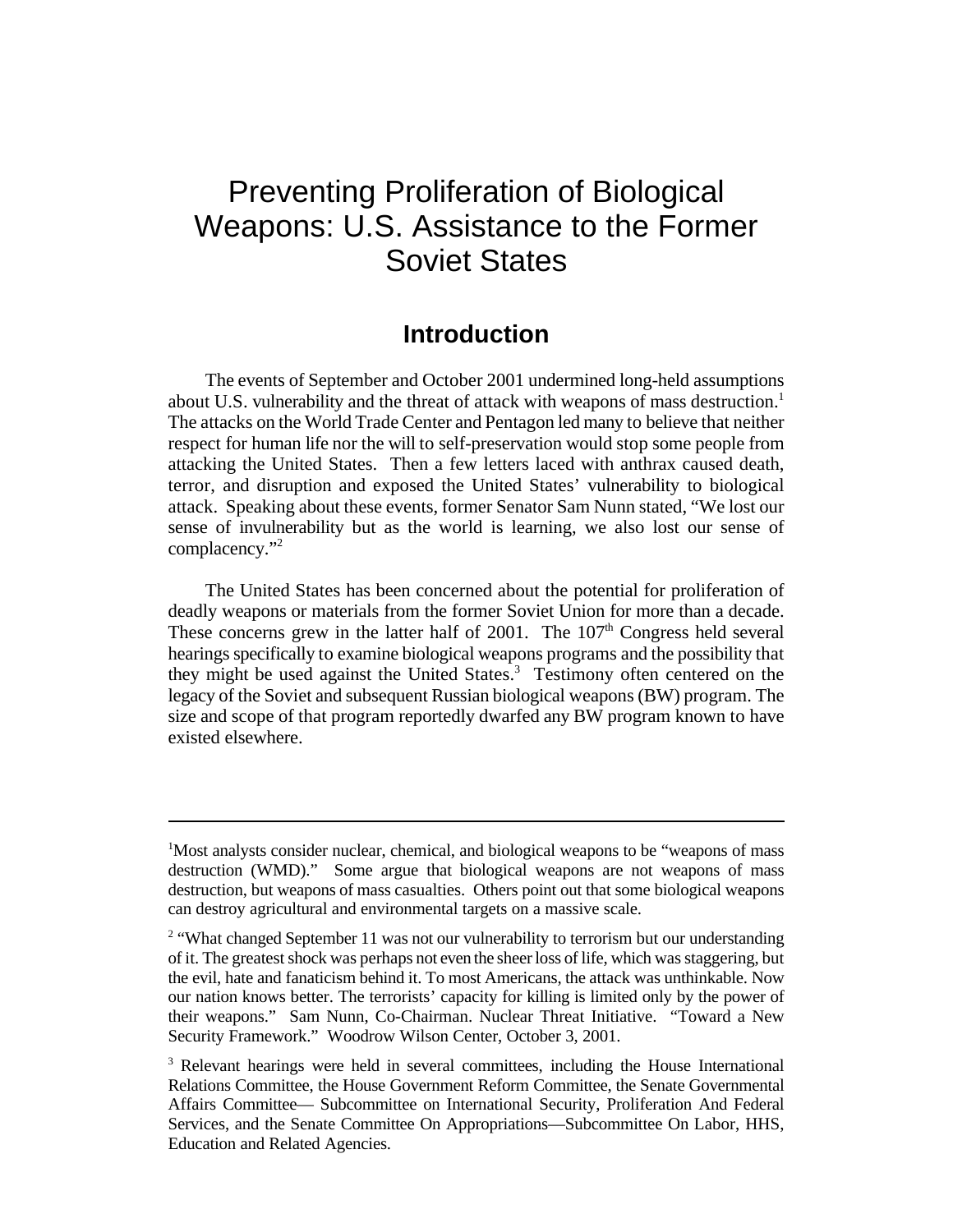This report describes the research, development, and production capabilities in the government-sponsored biological weapons complex in the former Soviet Union. It provides an overview of U.S. efforts to prevent proliferation from this complex to other states and sub-state actors. It focuses only on the BW program that was initiated by the Soviet state and sustained by the Russian state. It does not address biological weapons capabilities that may exist in former Soviet states outside the state-sponsored biological weapons complex. Furthermore, the report draws only on unclassified sources, so it may not present a complete picture of BW capabilities in former Soviet states or U.S. efforts to prevent their proliferation.

## **The Soviet/Russian Biological Weapons Program**

#### **Background**<sup>4</sup>

Reports indicate that Soviet development of biological weapons (BW) dates back to at least 1928 when the Red Army ordered Soviet scientists to find a way to deploy typhus as a weapon. The Soviet BW program expanded in the 1930s; there are strong indications that weapons testing involved some prisoners in Stalin's labor camps. As the program further expanded after the war, the primary known site for BW testing became Vozrozhdeniye Island, which is located in the Aral Sea near Kazakhstan and Uzbekistan.

Negotiations on the 1972 Biological Weapons Convention (BWC) alerted Soviet authorities to Western achievements in weaponizing pathogens.<sup>5</sup> Soviet authorities reportedly doubted that other signatories would abandon their development of biological weapons. At the same time, a prominent Soviet molecular biologist convinced the Soviet leader, Leonid Brezhnev, and other Soviet authorities that developing genetically altered pathogens andmore advanced waysto weaponize them would give the Soviet Union a strategic advantage in the Cold War.

In 1973, the Soviet Union created Biopreparat to pursue this new direction in BW development. It was a network of approximately forty "private" biological research and production centers (BRPCs), and reportedly its work remained hidden even from many high-ranking Soviet officials. At its peak, Biopreparat and four military biological institutes reportedly employed approximately 60,000 people.

<sup>4</sup>For background on the Soviet/Russian Biological Weapons Program see Alibek, Ken, with S. Handelman. *Biohazard: The Chilling True Story of the Largest Covert Biological Weapons Program in the World–Told from the Inside by the Man Who Ran It.* New York: Random House, 1998; Mangold, Tom and Jeff Goldberg. *Plague Wars: The Terrifying Reality of Biological Warfare.* New York: St. Martin's Griffin, 1999; and Miller, Judith, Stephen Engleberg, and William Broad. *Germs: Biological Weapons and America's Secret War*. New York: Simon & Schuster, 2000.

<sup>5</sup> For details on the substance of the BWC see *Proliferation Control Regimes: Background and Status*. CRS Report 97-343 F, by Robert D. Shuey, Steve R. Bowman, and Zachary S. Davis.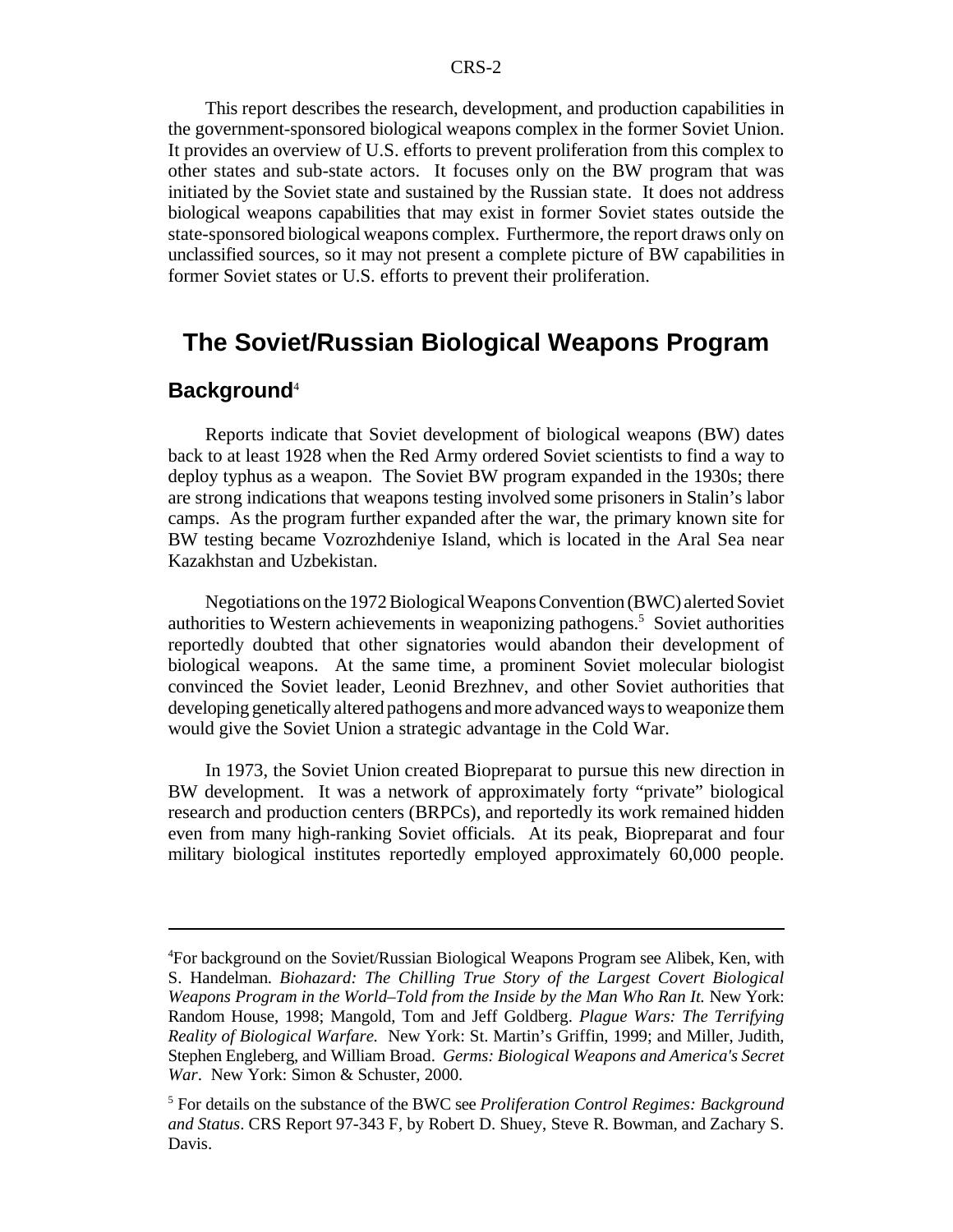Approximately 9,000 of those were scientists with knowledge that could contribute to the development and production of biological weapons.<sup>6</sup>

#### **Soviet BW Capabilities**

According to unclassified reports, the Soviet/Russian BW program developed and produced genetically altered pathogens designed to attack human targets, agricultural targets, and environmental targets. The BWC classifies BW agents as bacteria, toxins, viruses, or rickettsaie. The Soviet/Russian program experimented with all these. The program developed and "weaponized" genetically-altered bacteriological agents such as anthrax, plague, tularemia, glanders, and brucellosis that were resistant to heat, cold, and antibiotics.<sup>7</sup> They also "weaponized" several viruses, including:

- Smallpox, which can kill 30-40% of an exposed population during an epidemic;<sup>8</sup>
- Venezuelan Equine Encephalitus, which is unlikely to kill but can incapacitate troops;
- The Marburg virus, which, like the Ebola virus, is a haemorrhagic fever which destroys cells and causes massive internal bleeding.<sup>9</sup>

According to some sources, the Soviet/Russian program also developed "chimera" or "recombinant" weapons, such as a combination of plague bacteria and the myelin toxin which attacks sheaths protecting nerve fibers.<sup>10</sup> Reports indicate that the Soviet/Russian BW program also developed weapons to attack plants and animals. The anti-plant diseases targeted corn, wheat, potatoes, tobacco, barley and other crops.<sup>11</sup> The anti-animal diseases included Foot-and-Mouth Disease and African swine fever.

Reports indicate that the Soviet BW program maintained the capacity to produce and store millions of liters of pathogens. For example, the BW production facility at Berdsk reportedly housed 40 fermenters that could hold 2,560,000 liters of a

<sup>6</sup> Smithson, Amy. *Toxic Archipelago: Preventing Proliferation from the Former Soviet Chemical and Biological Weapons Complexes.* Washington, DC: The Henry L. Stimson Center, 1999, p. 10.

<sup>7</sup> Mangold and Goldberg*, Plague Wars*, p. 93.

<sup>8</sup>  *Ibid*, p. 385

<sup>9</sup> According to Ken Alibek, one of the Russian weapons scientists died while trying to convert the Marburg virus to a weapon. The Soviets later weaponized the strain of the virus harvested from that scientist's body. See Alibek and Handelman. *Biohazard,* pp. 123-132, 137, 170.

<sup>10</sup> *Ibid*, pp. 154-155, 163-164,166-167

<sup>11</sup> Ban, Jonathan. "Agricultural Biological Warfare: An Overview." The Chemical and Biological Arms Control Institute. June, 2000.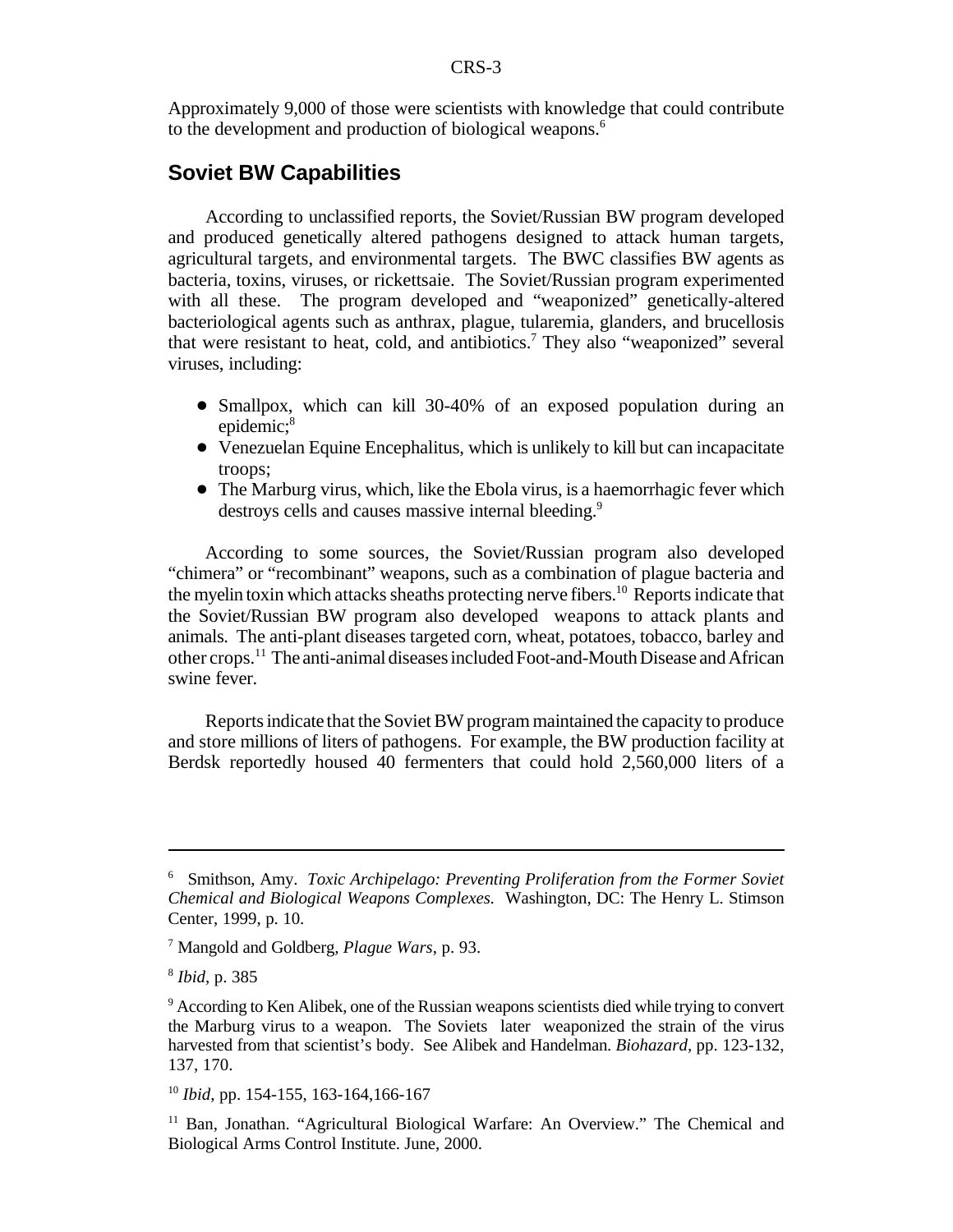"weaponizable" pathogen.<sup>12</sup> The Stepnogorsk facility in Kazakhstan had ten twentyton fermenters. These could produce approximately 300 tons of anthrax spores in 220 days, reportedly enough to infect the entire population of the United States if effectively dispersed.<sup>13</sup>

The Soviet/Russian BW complex reportedly also succeeded in refining agents to improve the delivery capacity of biological weapons. One ancient way to deliver biological weapons is through the use of infected "vectors," such as bugs, rodents, or cadavers.<sup>14</sup> The Soviet/Russian BW program reportedly developed an infrastructure that could quickly cultivate millions of parasitic insects to carry disease or attack plant life.<sup>15</sup> Biological weapons can also be delivered through contamination of food and water supplies. Most experts agree that the most effective way is to contaminate the air with an aerosolized agent that infects people or animals when they inhale it. The Soviet/Russian program reportedly developed highly-effective techniques to aerosolize agents.<sup>16</sup> Many sources confirm that the Soviet/Russian BW program refined delivery systems for biological agents by conducting tests on primates at Vozrozhdeniye Island.<sup>17</sup> The Soviet Air Force reportedly equipped some aircraft specifically to carry out biological attacks. One type of airplane had the capacity to spray biological agents. Another was designed to carry cluster bombs, with cantaloupe-sized bomblets that could spin and spread disease as they fell from the sky.

## **Revelations about the Soviet/Russian BW Program**

In 1979, at least sixty-eight people died when anthrax spores were released from a Biopreparat production facility in Sverdlovsk, Russia.<sup>18</sup> Although suspicions were raised from 1979 onward, the United States did not verify that the deaths had been connected with the Soviet biological weapons program until  $1992<sup>19</sup>$  Some information became available in 1989, when Vladimir Pasechnik, the former director of a Biopreparat facility, defected to Great Britain. He revealed that the magnitude

<sup>12</sup> Mangold and Goldberg, *Plague Wars,* p. 198.

<sup>13</sup> See Miller *et al*. *Germs,* p. 166-167.

<sup>&</sup>lt;sup>14</sup> Zobel, Enrique. "A Matter of Conscience: The real deal about nuclear, biological and chemical attacks," *Business World*. November 14, 2001. p. 4

<sup>&</sup>lt;sup>15</sup> Ban, Jonathan. "Agricultural Biological Warfare: An Overview." June 2000.

<sup>&</sup>lt;sup>16</sup> Alibek, Ken. Address at a conference entitled "Globalization and Infectious Diseases: Institutions, Policies, and the Threat of Bioterrorism." Held at the Johns Hopkins University School of Advanced International Studies (SAIS) in association with Novartis Corporation, Washington, DC. November, 16, 2001.

<sup>17</sup> Mangold and Goldberg, *Plague Wars*, pp. 94-95.

<sup>18</sup> Alibek and Handelman. *Biohazard.* pp. 70-86.

<sup>19</sup> Miller *et al. Germs* pp. 79-82, 93-94, 134-135, 143-144, 175, 178, 221*.* See, also, *Anthrax at Sverdlovsk : U.S. Intelligence on the Deadliest Modern Outbreak* National. Security Archive Electronic Briefing Book No. 61 Edited byRobert A. Wampler and Thomas S. Blanton November 15, 2001.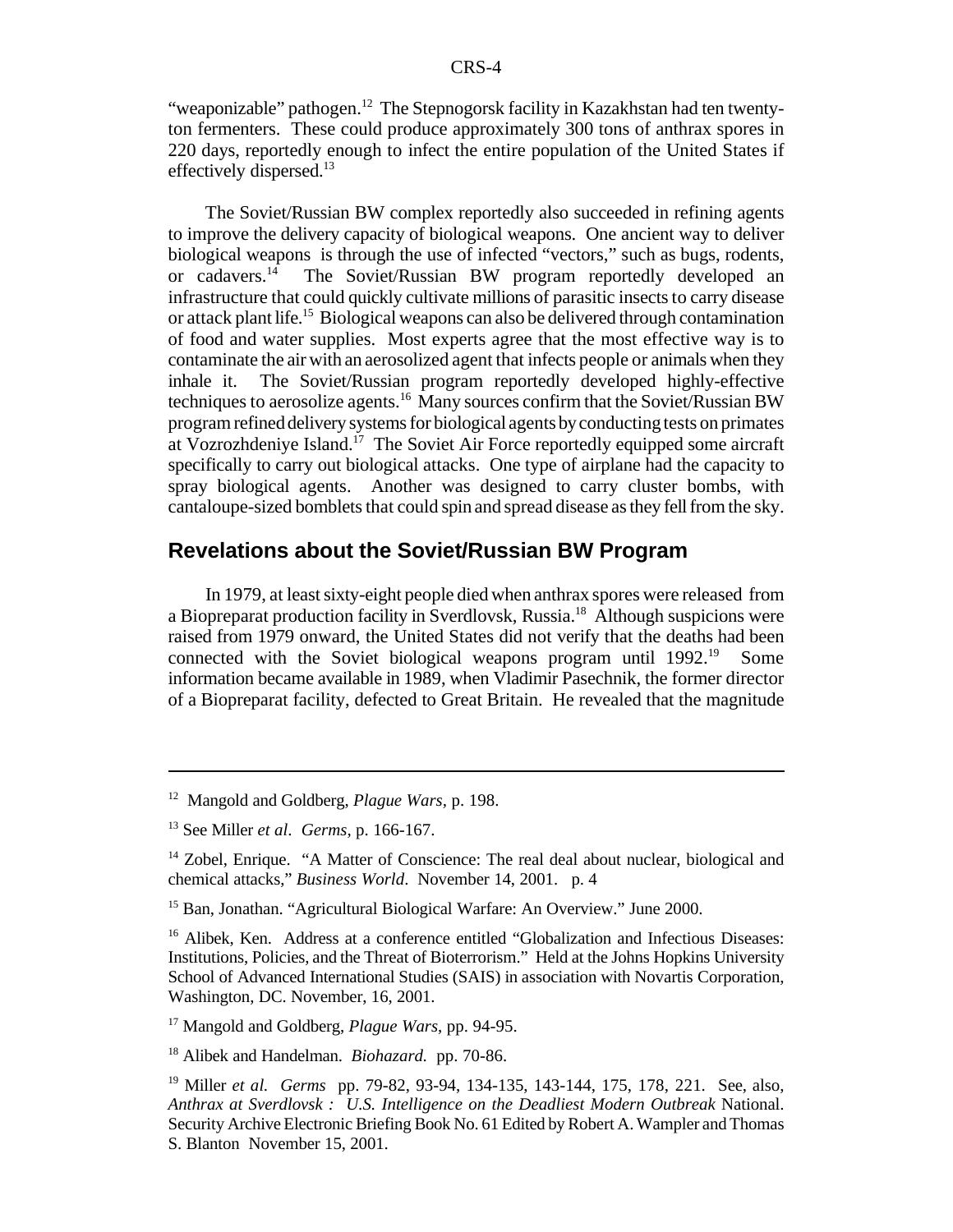and lethality of the Soviet/Russian BW program far exceeded the assessments by U.S. and British intelligence sources.<sup>20</sup>

Early in 1992, Russia's President Boris Yeltsin publicly acknowledged the existence of an active Russian BW program. He vowed to end the program, but his efforts were reportedly thwarted by some in hismilitary establishment, who continued the program. In September of 1992, these military officials represented Russia in negotiations with the United States and Great Britain that sought to establish an inspection process to confirm the absence of BW production. Russia initially consented to U.S. and British inspections at Russian BW facilities, but then refused to sign the "Trilateral Agreement" unlessthe United States and GreatBritain accepted reciprocal inspections at private pharmaceutical companies in their countries. Some in Russia claimed that the United States and Great Britain were violating the BWC. After inspecting U.S. facilities, Russian inspectors claimed they found evidence of an American BW program. Yet Russia never gave U.S. and British inspectors access to military BRPC's in Russia.<sup>21</sup>

In 1992, Kanatjan Alibekov, who has changed his name to Ken Alibek, defected to the United States. He had been second in command in the Soviet/Russian BW program. In his debriefings with U.S. officials, Alibek confirmed and expanded on Pasechnik's revelations. Alibek has frequently testified before Congress about the Soviet/Russian BW program and about U.S. efforts to mount a defense against biological attacks.<sup>22</sup>

## **The Threat Posed by the Soviet/Russian BW Program**

Many observers believe that the legacy of the Soviet/Russian BW program might pose a significant threat both to the Russian people and to the security of the United States. There are several sources for these concerns.<sup>23</sup>

First, experts fear that the contamination at Vozrozhdeniye Island could pose a threat to surrounding areas. Experts believe that the ground on the island has absorbed biological agents scattered during weapons tests. Furthermore, the Aral Sea is shrinking, and some fear that rodents might soon be able to travel between the island and the mainland, possibly spreading disease to a population already sickened by environmental degradation and pollution.<sup>24</sup> Natural environments surrounding

<sup>20</sup> Obituary of Vladimir Pasechnik. *The Times Newspapers,* November 21, 2001.

<sup>21</sup> Mangold and Goldberg, *Plague Wars*, 170-176.

 $22$  Although Alibek is frequently cited as a source for information about Russia's BW program, some U.S. experts have challenged his assertions. They have focused, specifically on his claims about Soviet/Russian success with combining Ebola and smallpox, and his assessment of equipment that was discovered in a BRPC in Kazakhstan. Miller *et al. Germs*, p. 220, 226, 292-293.

<sup>23</sup> Tucker,Jonathan. "Bioweapons from Russia, Stemming the Flow." *Issues in Science and Technology Online*. Spring 1999.

<sup>24</sup> Miller *et al. Germs*, p. 180-182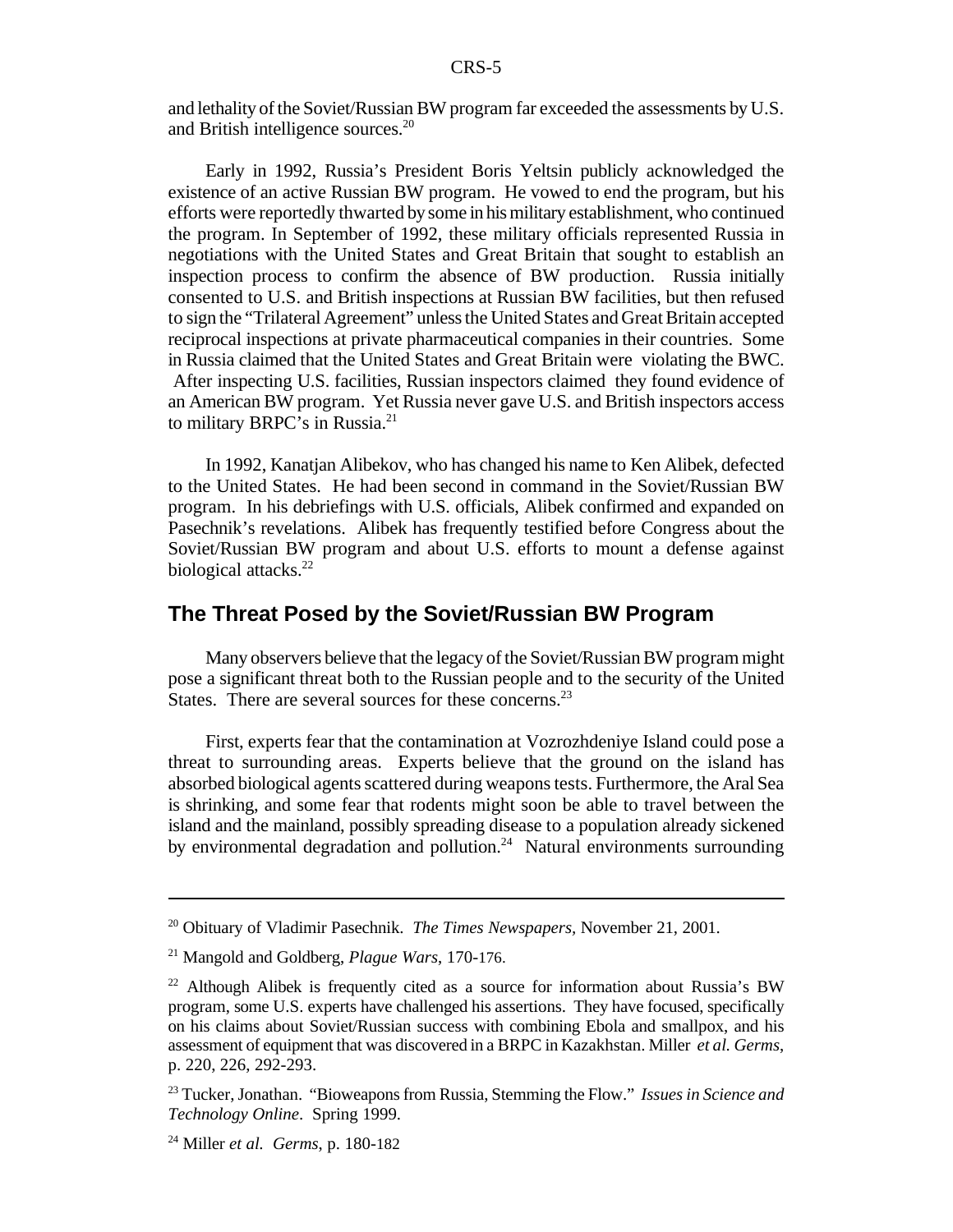many other BRPCs may also be degraded due to widespread environmental pollution and, possibly, the leakage of some biological weapons agents into the soil.

Second, reports indicate that many BRPCs in former Soviet states are in bad physical condition. These BRPCs have not been able to maintain advanced biosafety containment laboratories in the post-Soviet economic environment. Experts fear that accidental release of pathogens could occur at many of these sites.<sup>25</sup> Nevertheless, some experts believe that, despite the degraded condition of many BRPCs, Russia could use the remaining expertise and infrastructure to reactivate an offensive biological weapons program.

Third, many experts believe that biological weapons capabilities in former Soviet states could be vulnerable to theft or sale.<sup>26</sup> There are reports that the mafia and warring ethnic factions within Russia have tried to obtain biological weapons capabilities.<sup>27</sup> Personnel at BRPCs in former Soviet states are generally poorly paid, which, some believe, could motivate them to steal and sell dangerous pathogens, weapons technologies, or instructions related to BW development and production.<sup>28</sup> Seed cultures of pathogens might also be smuggled out of the BRPCs.

The United States does not have a complete knowledge of the biological weapons capabilities in the Soviet/Russian BW complex, and therefore, may not have vaccines or antibiotics that could provide a defense against infection. U.S. biodefense efforts have increased since September 11, 2001, but many public health officials stress that U.S. preparedness for a biological attack is still inadequate. In addition, according to many experts, biological weapons have several characteristics that could make them attractive to terrorist groups and hostile nation-states – they can produce mass casualties and incite panic;<sup>29</sup> it could be difficult to trace the perpetrator of a biological attack;<sup>30</sup> and they could provide an "asymmetric means" of challenging "America's overwhelming conventional and nuclear war-fighting strength."<sup>31</sup>

 $25$  U.S. General Accounting Office. "Effort to Reduce Former Soviet Threat Offers Benefits, Poses New Threat." GAO/NSIAD-00-138. April 2000.

<sup>26</sup> *Ibid*.

<sup>27</sup> Alibek and Handelman, *Biohazard*, pp. 176-177*;* See also, Miller *et al. Germs*, p. 211

<sup>28</sup> Smithson, *Toxic Archipelago*.

<sup>&</sup>lt;sup>29</sup> "Chemical and biological weapons can produce panic more disastrous than the agents themselves, and are much easier to develop and conceal." Barclay, Glen. "Bioweapons are the most deadly threat." *Courier Mail*. Nationwide News Pty Limited. November 8, 2001, p. 17.

<sup>30</sup> Alibek and Handelman, *Biohazard* p. 176.

<sup>&</sup>lt;sup>31</sup> U.S. Senate, Committee on Governmental Affairs, Subcommittee on International Security, Proliferation, and Federal Services. Statement of Dr. Anna Johnson-Winegar, Deputy Assistant to the Secretary of Defense for Chemical and Biological Defense. October 17, 2001.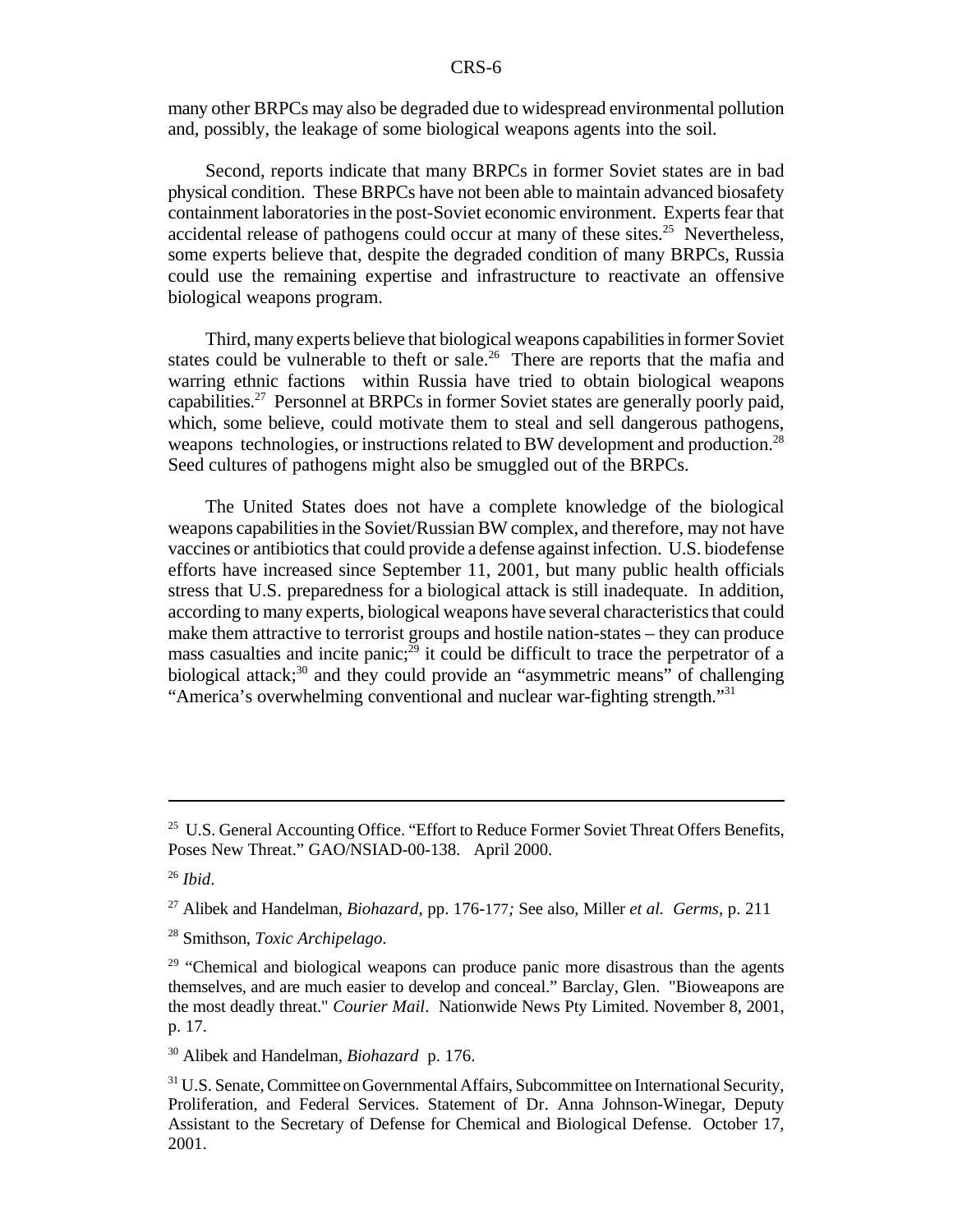Some sources report that representatives of Iran and Al-Quaeda<sup>32</sup> have attempted to recruit former Soviet scientists with BW expertise. According to George Tenet, the Director of Central Intelligence, these scientists possess expertise that could confer "the advantage of technological surprise" on enemies of the United States.<sup>33</sup> Furthermore, hostile nations and terrorist groups might offer salaries significantly higher than the scientists' current, often very low, incomes.<sup>34</sup>

According to some observers, this problemmight be overstated. Although exact statistics are not available, the vast majority of Soviet weapons scientists apparently either remained in former Soviet states or migrated to the United States and Britain. The desire of remaining Soviet weapons scientists to stay rooted in their home communities near relatives and friends could make it difficult for proliferating groups to lure them elsewhere. However, a Carnegie Endowment report on nuclear and missile scientists, released in April 2001, indicated that although many former weapons scientists once hoped the economic crisis would pass, now some of them may migrate because they fear their situation will not improve. Some scientists also apparently feel that it would be better to be paid to work for a proliferating state or sub-state group than to become involved in organized crime.<sup>35</sup> In addition, BW scientists could still serve the interest of proliferators without traveling or migrating ifthey provided consultation, shared weaponssecrets over the internet, orstole a tiny seed culture of a genetically-altered pathogen and passed it into the hands of proliferators.<sup>36</sup>

## **The U.S. Response**

## **Policy Objectives for Nonproliferation Efforts**

Since 1995, the United States has gained access to many BRPCs in former Soviet states and has sought to prevent proliferation of BW capabilities. These efforts are directed toward several policy objectives, including:

- Increasing transparency at BRPCs that once participated in the Soviet/Russian BW program;
- Securing or destroying pathogens and weaponstechnology so that they are not sold, stolen, accidentally deployed or leaked, or used to reactivate a biological weapons program in Russia and/or other former Soviet states;

<sup>32</sup> Miller *et al. Germs*, pp. 205-207, 209-212, 228-229, 280.See, also*,* "Evidence Indicates Al Qaeda Had Russian Help Developing Anthrax."New York. *PRNewswire*. December 9, 2001.

<sup>33</sup> Miller *et al. Germs*, p. 287.

<sup>34</sup> *Ibid*, pp. 205-206

<sup>35</sup> Tikhonov, Valentin. *Russia's Nuclear and Missile Complex: the Human Factor in Nonproliferation*. A Report by the Non-proliferation Project of the Carnegie Endowment for International Peace. 2001

<sup>36</sup> Smithson, Amy. *Toxic Archipelago*.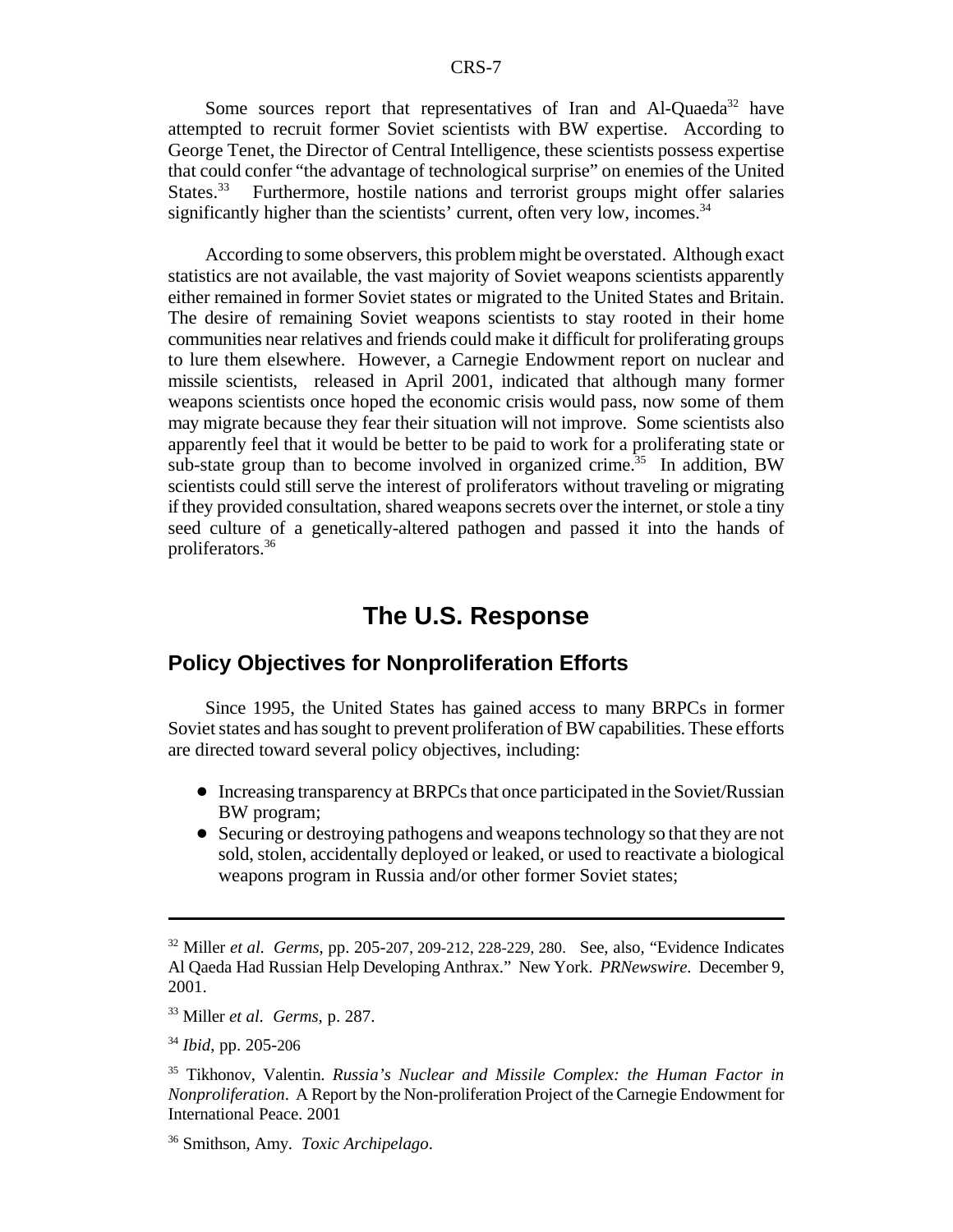- ! Redirecting biological weapons scientists towards peaceful pursuits and discouraging them from interacting with terrorist groups or proliferating states;
- ! Strengthening the United States' preparedness for biological attack.

Two secondary goals are strengthening the scientific research and development capability of former Soviet states, and reinforcing "the transition to market-based economies responsive to civil needs."<sup>37</sup> The United States funds and administers several programs that are designed to meet these objectives; these are summarized on the Table that appears at the end of this report.

#### **The State Department**

**The Science Centers.** In 1992, the United States, Japan, the European Union, and Russia established the International Science and Technology Center (ISTC) "to develop, approve, finance, and monitor science and technology projects for peaceful purposes" in former Soviet states. The Russian parliament initially resisted the establishment of the ISTC, but the Center began making grants to nuclear, chemical, and biological weapons scientists in  $1994<sup>38</sup>$  A similar organization called the Science and Technology Center in Ukraine (STCU) was founded in July 1995. It distributes grants to former weapons scientists in Ukraine, Uzbekistan, and Georgia. The STCU and the ISTC have tax-exempt status and their employees have diplomatic status. Scientists who receive these grants may continue to pursue their regular jobs, but these grants seek to provide them with enough income to reduce their incentive to sell their knowledge to other nations.

In FY2002, the Administration requested and Congress appropriated \$37 million to the ISTC and STCU. When making grants to former Soviet scientists, the ISTC and STCU seek to prevent the misappropriation of funds. According to the GAO, "Since 1994, the International Science and Technology Center has directly deposited grant payments into project participants' individual bank accounts, which prevents the institutes from diverting funds for unauthorized purposes."<sup>39</sup> In addition, both centers have the right, the responsibility, and the power to audit the grants they make.<sup>40</sup>

The Science Centers provide a framework for various agencies in the United States government to engage in collaborative research with former weapons scientists. The Department of State serves as the lead agency. As is noted below, the Departments of Health and Human Services, Agriculture, Energy, and Defense all fund projects through the ISTC and STCU to engage Russia's biological weapons

<sup>&</sup>lt;sup>37</sup> Department of Defense. Cooperative Threat Reduction Program. Biological Weapons Proliferation Prevention.

<sup>38</sup> Smithson, Amy, *Toxic Archipelago* pp. 22-46. For a detailed account of the establishment and functioning of the ISTC, see Schweitzer, Glenn E. *Moscow DMZ : the Story of the International Effort to Convert Russian Weapons Science to Peaceful Purposes.* Armonk, N.Y. : M. E. Sharpe. 1996.

<sup>39</sup> GAO/NSIAD-00-138.

<sup>40</sup> Amy Smithson. *Toxic Archipelago*, pp. 32-33.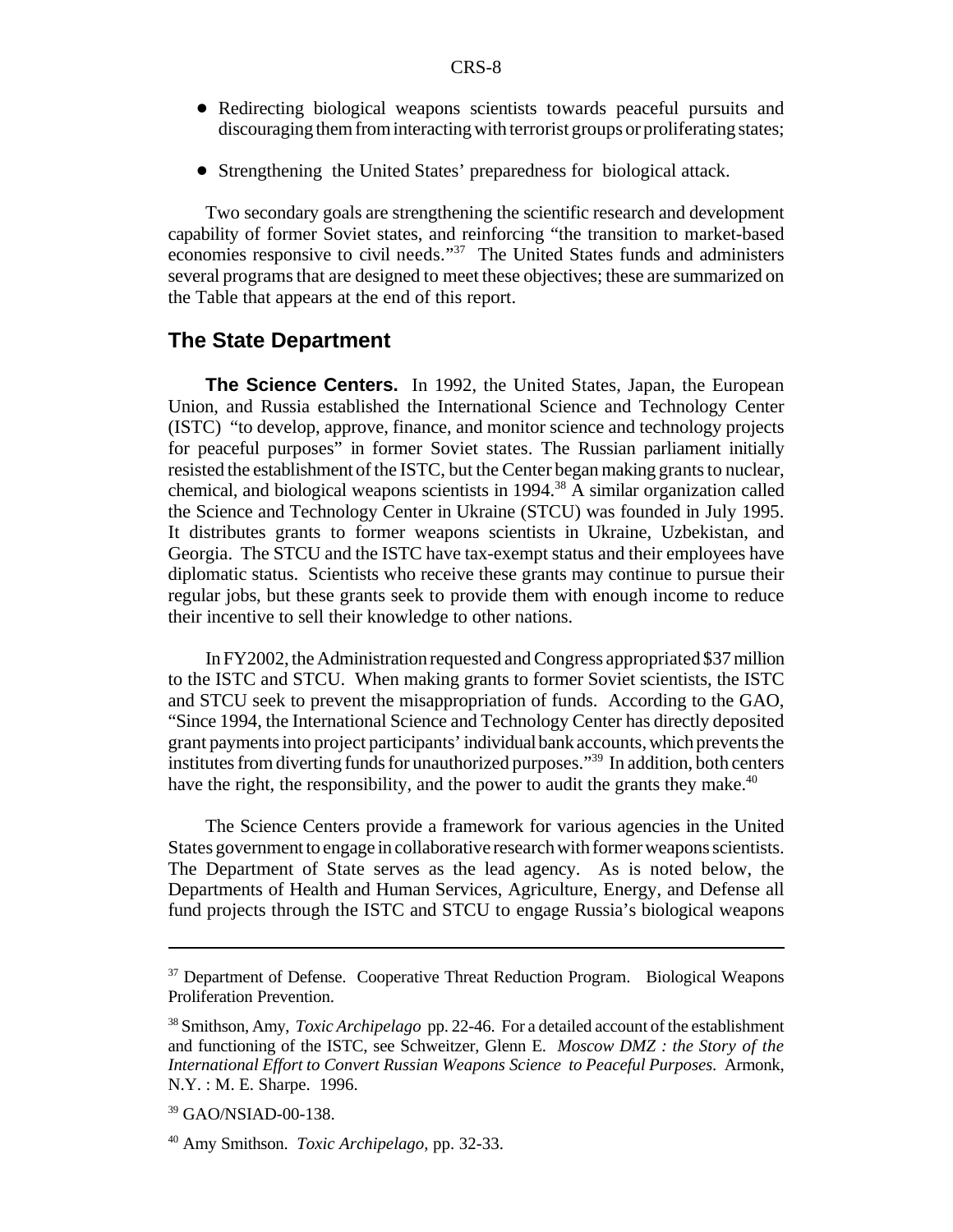scientists. The Environmental Protection Agency is also developing some collaborative research proposals.

Private companies, universities and other private organizations help develop Science Center projects into sustainable, commercially competitive enterprises. The ISTC Partner Program facilitates collaboration between private organizations and BRPCs in former Soviet states, and provides private organizations with the same advantages, such as tax-exempt status and auditing capabilities, that it provides U.S. government agencies. According to the State Department, this program has contributed over \$20 million annually to the ISTC and STCU.<sup>41</sup>

Science Center projects also include scientists in former Soviet states who did not participate in the Soviet/Russian BW program. According to the U.S. participants, incorporating non-weapons scientists promotes the goal of integrating former weapons scientists into the mainstream scientific community.<sup>42</sup>

**Redirection of Biotechnical Scientists Program.** Congress has appropriated funding for the Redirection of Biotechnical Scientists Program through the State Department, under the Freedom Support Act (P.L. 102-511). The Administration has requested \$20 million for this program for FY2003. In prior years, funding for the program was in the State Department's Newly Independent States(NIS) Account. Beginning in FY2003, funding will be in the Non-proliferation, Anti-terrorism, Demining, and Related Activities (NADR) Account. The State Department allocates this funding among programs in the Departments of Agriculture, Health and Human Services, and the Environmental Protection Agency.

*Department of Agriculture.* In 1998, the Agricultural Research Service (ARS) of the United States Department of Agriculture (USDA) became involved in the Redirection of Biotechnical Scientists Program by launching the ARS-Former Soviet Union Scientific Cooperation Program. ARS scientists collaborate with former BW scientists who have expertise in animal and plant diseases. This program is intended to:

- Establish collaborative, mutually beneficial research;
- Maintain substantial contact between FSU and ARS scientists through reciprocal visits;
- Optimize collaboration at the scientist level and share success between both partners.<sup>43</sup>

<sup>&</sup>lt;sup>41</sup> Statement of Deputy Assistant Secretary of State Vann Van Diepen before the Senate, Committee on Governmental Affairs, Subcommittee on International Security, Proliferation, Federal Services. Hearing on the Nonproliferation Assistance Coordination Act. November 19, 2001.

<sup>&</sup>lt;sup>42</sup> HHS briefing for the National Research Council's Committee on Assessing Research Proposals and Projects of Russian Biology Institutes.

<sup>&</sup>lt;sup>43</sup> USDA briefing for the National Research Council's Committee on Assessing Research Proposals and Projects of Russian Biology Institutes.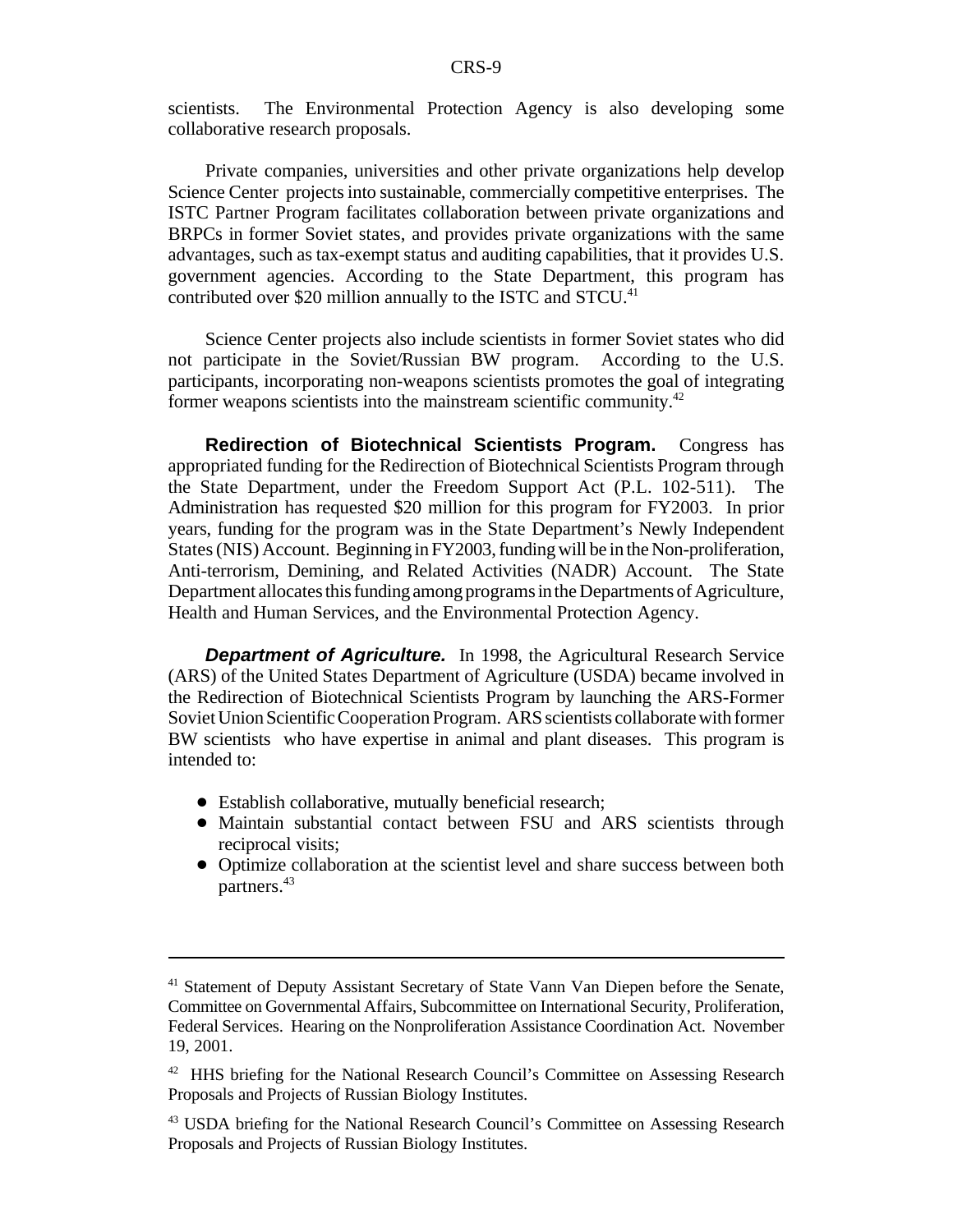As of December 2001, ARS had nine on-going projects in Russia and four ongoing projects in Kazakhstan. The program's U.S. participants were also developing new projects with institutes in these two nations. Twenty-three proposals were under review involving four former BW institutes in Uzbekistan. The ARS-Former Soviet Union Scientific Cooperation Program received \$550,000 for FY1998, \$2 million for FY1999, \$6.98 million for FY2000, \$6 million for FY2001 and expects \$5 million in FY2002.

*Department of Health and Human Services.* At the request of the State Department and Department of Defense, the Department of Health and Human Services (HHS) established the Biotechnology Engagement Program (BTEP) in March 1999. The program focuses on biodefense research and high-priority public health problems in former Soviet states. Experts argue that this program can benefit the United States because some Soviet/Russian innovations, such as aerosolized vaccines for mass immunization,<sup>44</sup> might strengthen U.S. preparedness for a biological attack.<sup>45</sup> American scientists who participate in BTEP projects come from the U.S. Army Medical Research Institute of Infectious Diseases (USAMRIID), U.S. academic institutions, and HHS agencies, including the Centers for Disease Control and Prevention (CDC), the National Institutes of Health (NIH), and the Food and Drug Administration (FDA).<sup>46</sup> As of November 2001, BTEP had completed two projects, had nine ongoing projects, sixteen projects in the final stages of authorization, and an additional twenty-nine proposals under review. Plans for FY2002 include development and implementation of the Applied Epidemiology Training Program and developing a "grantsmanship" training program for researchers in former Soviet states.<sup>47</sup> The Biotechnology Engagement Program (BTEP) received \$4.8 million for FY1999, with a 50% restriction on funding to Russia, \$11 million in FY2000, \$10 million in FY2001 and \$9 million in FY2002. The budget includes a request for \$10 million for FY2003.

*Environmental Protection Agency.* The Environmental Protection Agency is also becoming involved in collaborative research with former BW scientists; these projects are exploring the environmental effects of BW. It received \$1.02 million for its involvement in the Redirection of Biotechnical Scientists Program in FY2001. It has allocated approximately \$1 million to specific projects, but has not yet notified Congress of these obligations.

#### **Department of Energy**

The Department of Energy's (DOE) Initiatives for Proliferation Prevention (IPP) Program unites scientists from the ten U.S. National Laboratories with industry partners and former nuclear, chemical, and biological weapons scientists in former

<sup>44</sup> Miller *et al. Germs*, p. 180.

<sup>45</sup> McMurray, Jeffrey. "Nunn: USSR Weapon-Makers May Help." *Associated Press*. October 25, 2001.

<sup>46</sup>HHS briefing for the National Research Council's Committee on Assessing Research Proposals and Projects of Russian Biology Institutes.

<sup>&</sup>lt;sup>47</sup> U.S. Department of Health and Human Services. BTEP Annual Report, FY2001.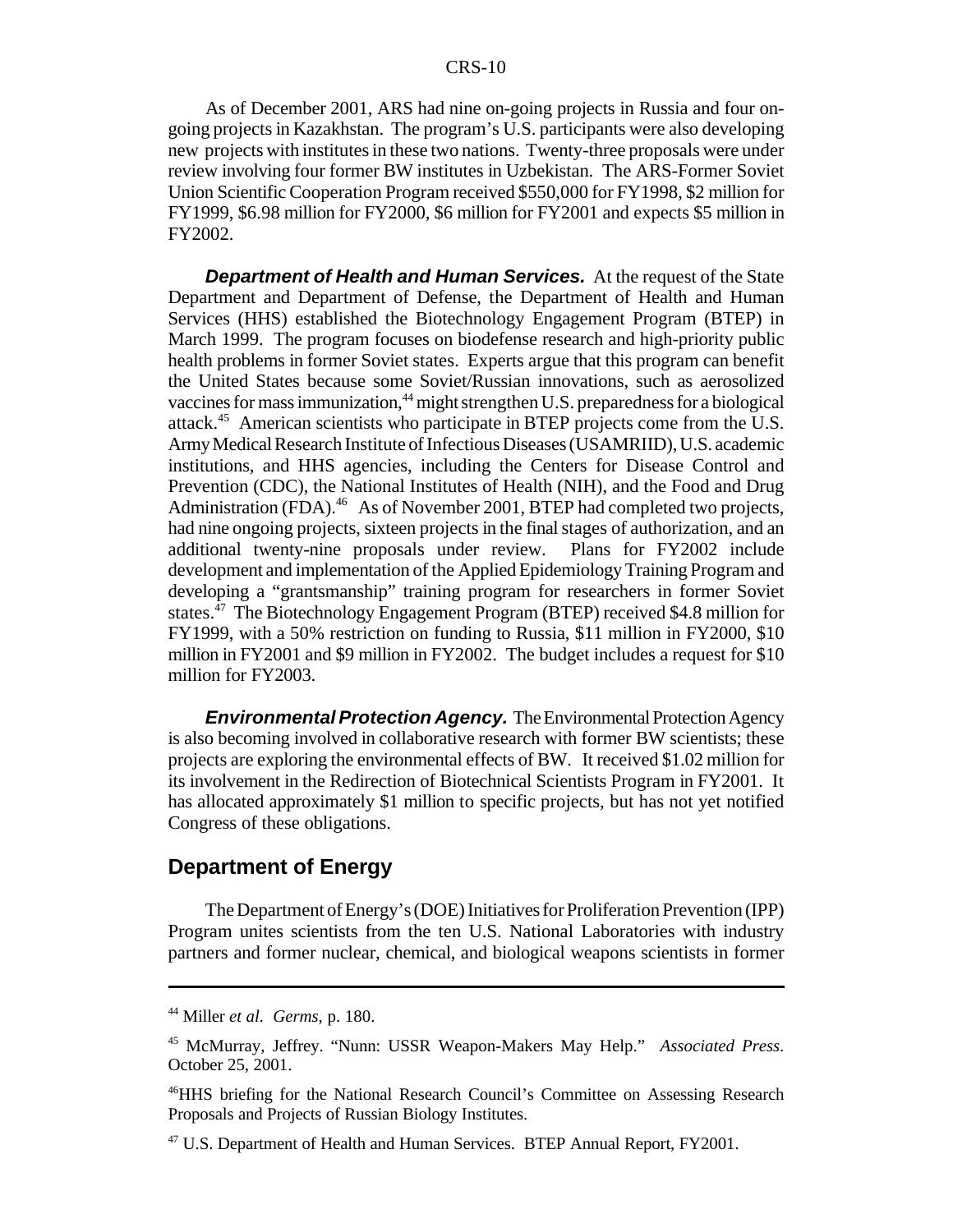Soviet states.<sup>48</sup> Some IPP programs are funded through the ISTC, others are not.<sup>49</sup> IPP seeks to redirect underemployed and unemployed former Soviet weapons scientists to commercial ventures by involving them in market-driven collaboration with U.S. labs and industry partners. The involvement of industry partners makes IPP collaborative research projects different from those sponsored by HHS, the EPA, and the USDA. In FY2002, Congress appropriated \$54 million (\$39 million in the Energy and Water Appropriations Bill and \$15 million in the Emergency Supplemental Appropriations Bill), for the Russian Transition Initiative, a program that combines IPP with DOE's Nuclear Cities Initiative. In recent years, roughly 20% of IPP funding has gone towards the BW engagement effort,<sup>50</sup> which is relatively new compared to the IPP nuclear effort. As of November 2000 according to DOE, the IPP Program had "engaged 20 biological institutes and almost 600 scientists, approved more than 55 projects, and allocated over \$12 million for collaboration with former biological weapons facilities."<sup>51</sup> DOE hopes that several IPP biological projects might bring their results to market in the near future.

#### **Department of Defense**

The Department of Defense (DOD) Defense Cooperative Threat Reduction Program (CTR) includes the Biological Weapons Proliferation Prevention Program (BWPP). The Administration requested, and Congress appropriated, \$17 million for this effort in FY2002. It has three major components: biosecurity and biosafety enhancements, collaborative research, and facilities and equipment dismantlement.

Biosafety and Biosecurity Enhancement Projects seek to ensure the secure and safe storage and handling of biological pathogens at biological research centers.<sup>52</sup> They seek to counter both potential outside and inside actors who might steal or sell BW capabilities. These projects also seek to establish a dialogue between U.S. and former Soviet scientists to allow for the identification of facilities and equipment that could be dismantled. There are currently at least six DOD biosafety and biosecurity projects, with six more in the planning stages. The ongoing projects will institute integrated systems to consolidate, store, secure, and account for pathogens. The projects will also develop and implement programs that restrict personnel access and hold personnel accountable for their activities inside the facilities. DTRA explicitly avoids "state of the art" systems and instead institutes standard, industry-proven

<sup>&</sup>lt;sup>48</sup> U.S. Department of Energy. Budget Request for FY 2000; Hearing before the U.S. House of Representatives Committee on National Security Subcommittee on Military Procurement, March 4, 1999. See also, Chase, Marilyn. "Turning Swords into Plowshares," *Wall Street Journal.* P. B1. November 20, 2001.

<sup>&</sup>lt;sup>49</sup> When IPP projects are funded outside the framework of the ISTC or STCU, a tax-exempt organization serves as a contractor to DOE and deposits grant money in the accounts of individual scientists in the same way the Science Centers do.

<sup>50</sup> Interview with IPP official.

<sup>&</sup>lt;sup>51</sup> "Energy Department's Idaho Lab Teams with Russia to Establish Ecological Biotrade Center." DOE Press Release No. R-00-287. November 14, 2000.

 $52$  Defense Threat Reduction Agency, Cooperative Threat Reduction Projects in Russia.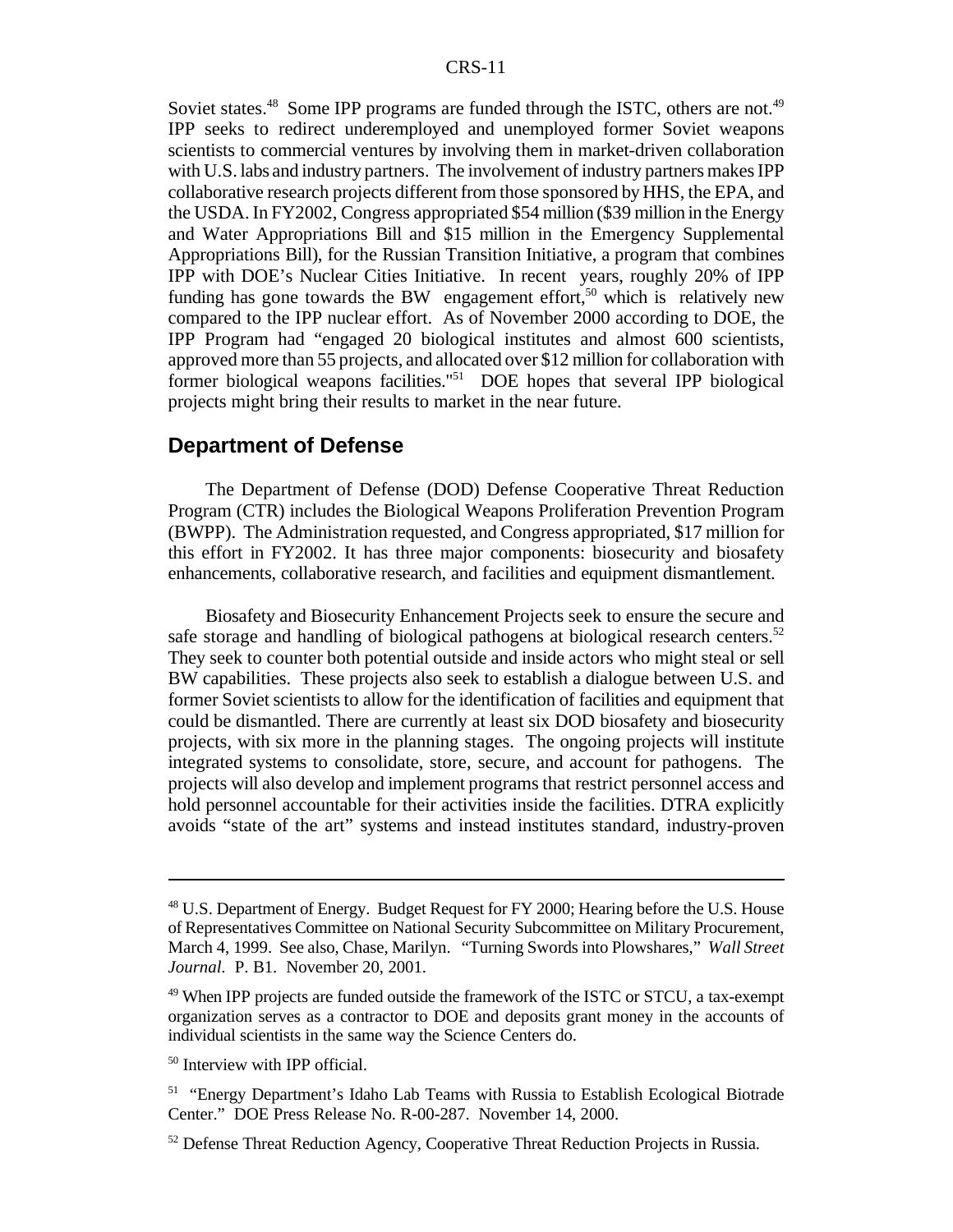systems.<sup>53</sup> DOD funds and implements the BioSafety and BioSecurity Enhancement projects through the ISTC and STCU. Costs for completed BioSafety and BioSecurity Enhancement projects are expected to range from \$5 million for a small BRPC to \$15 million for a large BRPC.<sup>54</sup>

The Collaborative Research Program is designed to "prevent the proliferation of BW technologies, increase transparency, and enhance US force protection capabilities through research projects with former BW scientists at the BRPCs."<sup>55</sup> Through 2000, DOD had funded projects that "employed more than 350 former biological weapons scientists from seven institutes in bio-defense and public health projects of interest to the United States."<sup>56</sup> The BWPP collaborative research program has significantly expanded since then. On average, the total cost of a BWPP Collaborative Research Project is approximately \$700,000, inclusive of project management costs, logistical costs, compensation of scientific collaborators and all other costs.

The BWPP Dismantlement Projects are designed to complicate reconstitution of a BW program and prevent proliferation of BW technology by eliminating infrastructure and equipment at biological research and production centers. The first major dismantlement project occurred at Stepnogorsk, the massive BRPC in Kazakhstan. The program is dismantling the entire facility. The project is currently in its final phase, with the total cost projected to be \$10 million. Future dismantlement projects at other BRPCs will eliminate BW equipment, enable BRPCs to lower operational costs by consolidating their operations in fewer structures, and prepare the BRPCs for collaboration with U.S. industry partners. The United States has also agreed to try to eliminate the contamination remaining on Vozrozhdeniye Island, the Soviet BW testing site in the Aral Sea.

#### **Department of Commerce**

The Department of Commerce indirectly supports interagency BW nonproliferation efforts through its Special American Business Internship Training (SABIT) program. The SABIT program was instituted in 1990 to support economic restructuring in former Soviet states, and it funds short-term training at U.S. companies for specialists from former Soviet states. SABIT also offers courses in Russia that provide participating groups with an assessment of their prospects for product commercialization and market success. The Department of Commerce also provides BISNIS, the Business Information Service for the Newly Independent States.

<sup>&</sup>lt;sup>53</sup> Defense Threat Reduction Agency. Biological Weapons Proliferation Prevention project plans.

<sup>54</sup> Ibid.

 $55$  Ibid.

<sup>56</sup> Ibid.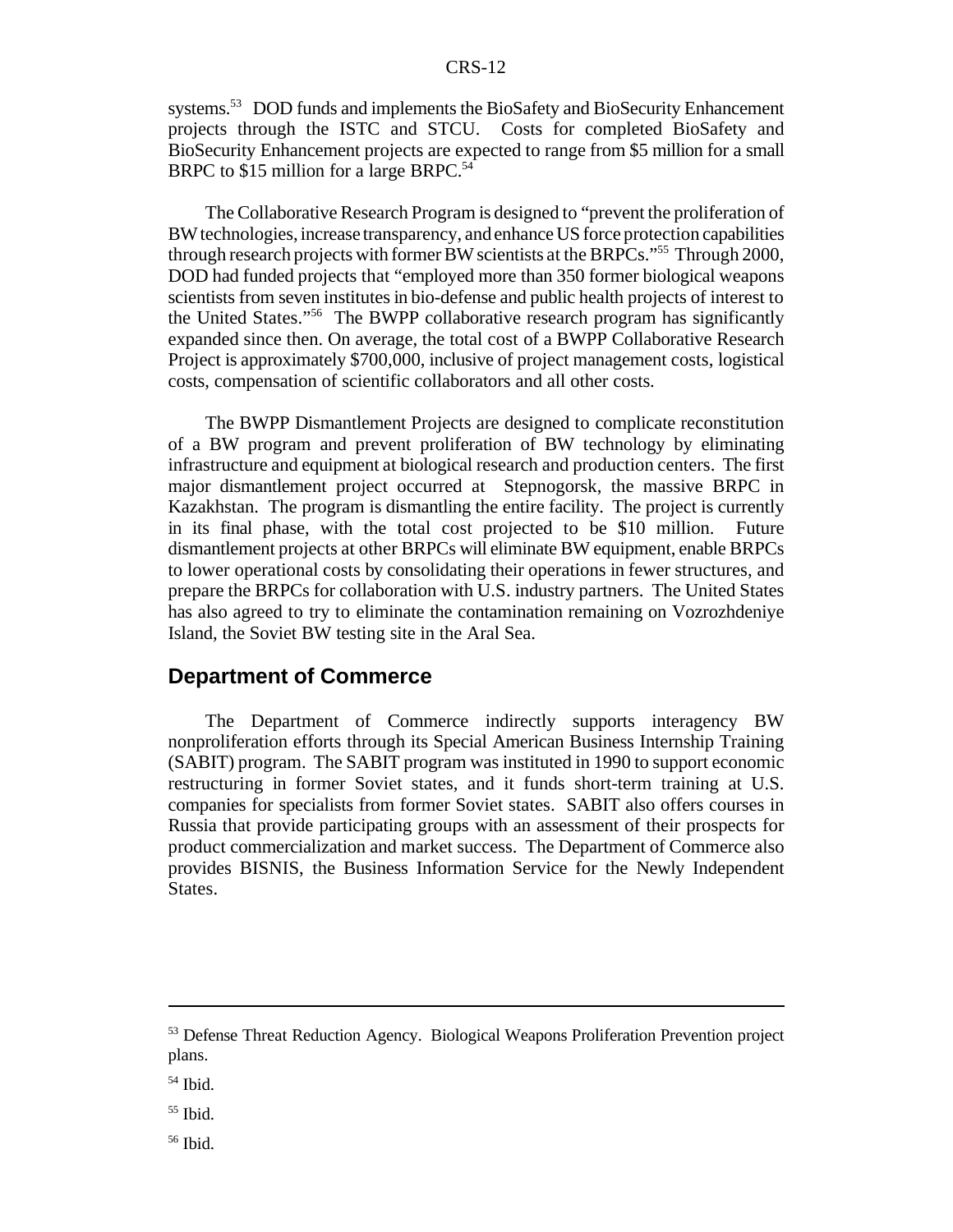## **Non-Governmental Organizations (NGOs)**

The United States Industry Coalition (USIC), a non-profit association of U.S. companies and universities, works to facilitate industry involvement in U.S. nonproliferation efforts in former Soviet states by serving as an advocate for their interests.<sup>57</sup> For example, USIC strives to ensure the Intellectual Property Rights of its member organizations. Universities and companies involved in IPP programs are required to be members of the USIC.

The Civilian Research and Development Foundation for the Independent States of the Former Soviet Union (CRDF), is a non-profit organization created by the United States in 1995 to facilitate mutually-beneficial scientific and technical collaboration between the United States and former Soviet states. The CRDF is funded through government contracts and several private foundations to provide services such as the administration of grants, organization of meetings, and meritbased technical review of proposals. Through its Partner Program, the CRDF matches U.S. companies with scientists and engineers in former Soviet states who have skills the companies need. The CRDF operates a Collaborative Research Program entirely devoted to nonproliferation of BW capabilities from former Soviet states; this program primarily supports the Collaborative Research component of DOD's Biological Weapons Proliferation Program.

The National Academies have actively supported U.S. efforts to prevent proliferation of BW capabilities by providing advice on mattersrelated to science and technology. For example, the Committee on Assessing Research Proposals and Projects of RussianBiology Institutes and the Committee on Dual-Use Technologies, Export Control, and Materials Protection, Control, and Accounting are involved in U.S. nonproliferation efforts. Many think tanks and nonprofit organizations also provide grant money, outreach and education programs, and expertise in support of U.S. government efforts to prevent proliferation of BW capabilities from former Soviet states.

## **Implementation Issues**

The U.S. effort to prevent proliferation from the former Soviet biological weapons complex is similar, in many respects, to its effort to prevent proliferation from the nuclear weapons complex. In both cases, the weapons complex suffers from degraded security systems that remain from the Soviet era,<sup>58</sup> the degradation of the physical plant at the facilities, a lack of income for weapons scientists, reported struggles between hard-liners and reformersin former Sovietstates, and the presumed desire of terrorists and hostile nation-states to obtain the weapons capabilities

<sup>57</sup> USIC's revenues from government contracts were \$737,987 in FY2000 and \$925,077 in FY2001. See USIC Annual Report 2000-2001. See also, U.S. Department of Energy. "Department of Energy Announces Consumer and Environmental Projects With Former Soviet Biological Weapons Scientists & U.S. Industry Partners." July 24, 2000.

<sup>58</sup> Kitfield, James. "Nuclear Nightmares." *The National Journal.* December 14, 2001.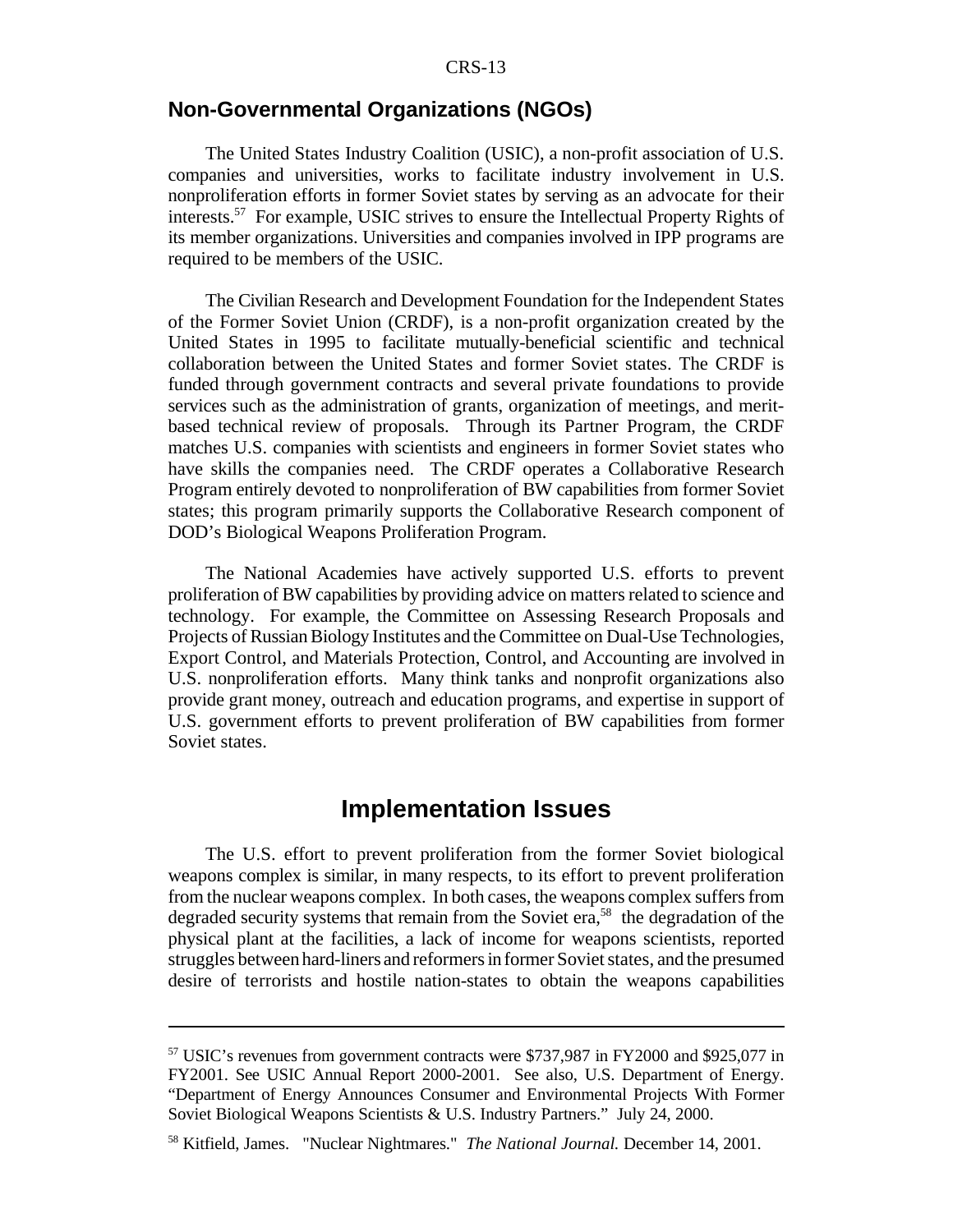#### CRS-14

remaining in both complexes. However, there are significant differences between the biological weapons and nuclear weapons complexes and these differences give rise to significant differences in U.S. nonproliferation programs.

## **Absence of U.S. Biological Weapons Complex**

One key difference between the nuclear and biological nonproliferation programs isthe lack of a U.S. equivalent to the former Soviet biological weapons complex. The U.S. BW program closed during the Nixon administration. Whereas scientists in the U.S. nuclear weapons complex were logical counterparts for former Soviet nuclear scientists, it has taken time to identify and recruit suitable American counterparts for BW scientists. Furthermore, whereas a sophisticated understanding of nuclear weapons technology was readily available to guide U.S. efforts to prevent proliferation of nuclear weapons from former Soviet states, U.S. understanding of biological weapons technology was more limited. Through BW nonproliferation efforts in former Soviet states the U.S. has been learning about Soviet/Russian BW technology and many observers believe that this knowledge has enhanced U.S. national security.

#### **Mixed Jurisdiction**

When addressing concerns with Russia's nuclear weapons facilities and weapons complex, the United States could work almost exclusively with Russia's Ministry of Defense or Ministry of Atomic Affairs (MINATOM). In contrast, many agencies in the Soviet government shared jurisdiction over the Soviet biological weapons complex. In Russia today the Ministries of Agriculture, Health, Industry, Science and Technology, Defense, and other agencies claim jurisdiction over various aspects of the BW complex. In some cases, the United States can develop projects with individual BRPCs and individual scientists at the grass-roots level, without interacting with any Russian government agency. However, mixed jurisdiction can complicate efforts to dismantle facilities or destroy weapons technology. The United States must negotiate an implementing agreement with the government agencies that own and control specific facilities and technology before it can act directly to dismantle or destroy property. This process is difficult to complete when more than one agency claims jurisdiction.<sup>59</sup> Therefore, biosafety, biosecurity, and dismantlement projects at BRPCs are funded indirectly, through the ISTC. Some argue that this is an inefficient mechanism for managing these kind of projects.

## **Dual-Use Technology**

Most of the technology required for development and production of nuclear weapons is unique to the weapons complex. But the technology associated with biological weapons is also used in medical research, pharmaceutical production, and public health work. Therefore, according to some, if the United States helps fund non-military research using biological technologies, it might risk unintentionally subsidizing a BW program.

<sup>&</sup>lt;sup>59</sup> Mixed jurisdiction is not an issue in Kazakhstan or Uzbekhistan, where the United States has negotiated implementing agreements directly with the governments of those states.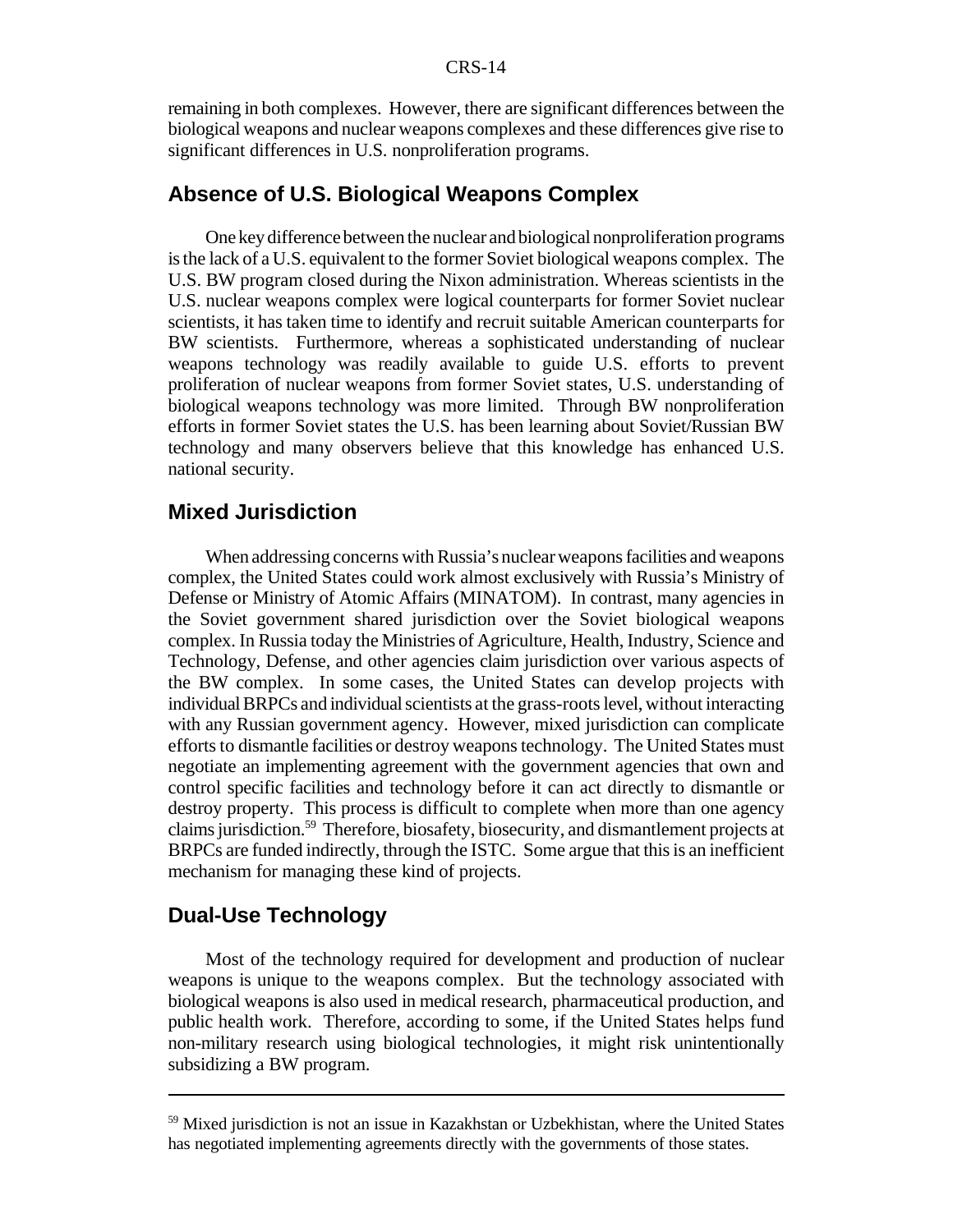Several factors might mitigate the risk posed by the "dual-use" nature of biological weapons technology. First, before beginning cooperative projects with the United States, BRPCs must provide assurance "that they will abstain from offensive research or proliferation activities."<sup>60</sup> Second, ISTC/STCU personnel audit most projects. Third, U.S. agencies require U.S. participants to make on-site visits to BRPCs to ensure that the projects are meeting their stated objectives. In addition, the National Security Council has mandated that all U.S. projects involving former Soviet/Russian BRPCs must be reviewed by the Nonproliferation Interagency Roundtable.

## **Coordination of Interagency Efforts**

According to government officials, the Proliferation Strategy Policy Coordinating Committee, or PCC, which is chaired by a National Security Council senior director, provides the interagency oversight and policy implementation of all U.S. nonproliferation assistance to the states of the former Soviet Union. This committee has representatives from State, Defense, Energy and other concerned agencies. This committee has several working groups, or subcommittees, that are designed to ensure day-to-day coordination among programs in different agencies. Within this structure, the Nonproliferation Interagency Roundtable (NPIR) reports to the Proliferation Strategy sub-PCC on Bio/Chem Proliferation.

For the past four years, the NPIR has sought to coordinate all U.S. government efforts to prevent BW proliferation from former Soviet states. The Roundtable is chaired by a representative of the State Department and comprised of representatives of various agencies; it reports directly to the National Security Council. The Roundtable helps the various agencies prevent duplication of efforts and seeks to ensure that, together, they address the appropriate priorities. At monthly meetings, members discuss and coordinate implementation issues, such as travel to the FSU or guests arriving from the FSU. When reviewing proposals for collaborative research projects, theRoundtable can reject or mandate revisions in proposals for projects that might reinforce or extend BW capabilities.<sup>61</sup>

The Nonproliferation Interagency Roundtable is adjusting its procedures to keep up with the increasing number of projects. It plans to develop a comprehensive database to facilitate systematic coordination and monitoring of projects. $62$ 

#### **Measuring the Results**

In April 2000 the General Accounting Office (GAO) reported that collaborative research projects involving former BW scientists had "helped to discourage scientists from cooperating with countries of proliferation concern and terrorist groups, while

<sup>60</sup> GAO/NSIAD-00-138

<sup>&</sup>lt;sup>61</sup> Correspondence with a State Department official.

<sup>&</sup>lt;sup>62</sup> Interview with a State Department official.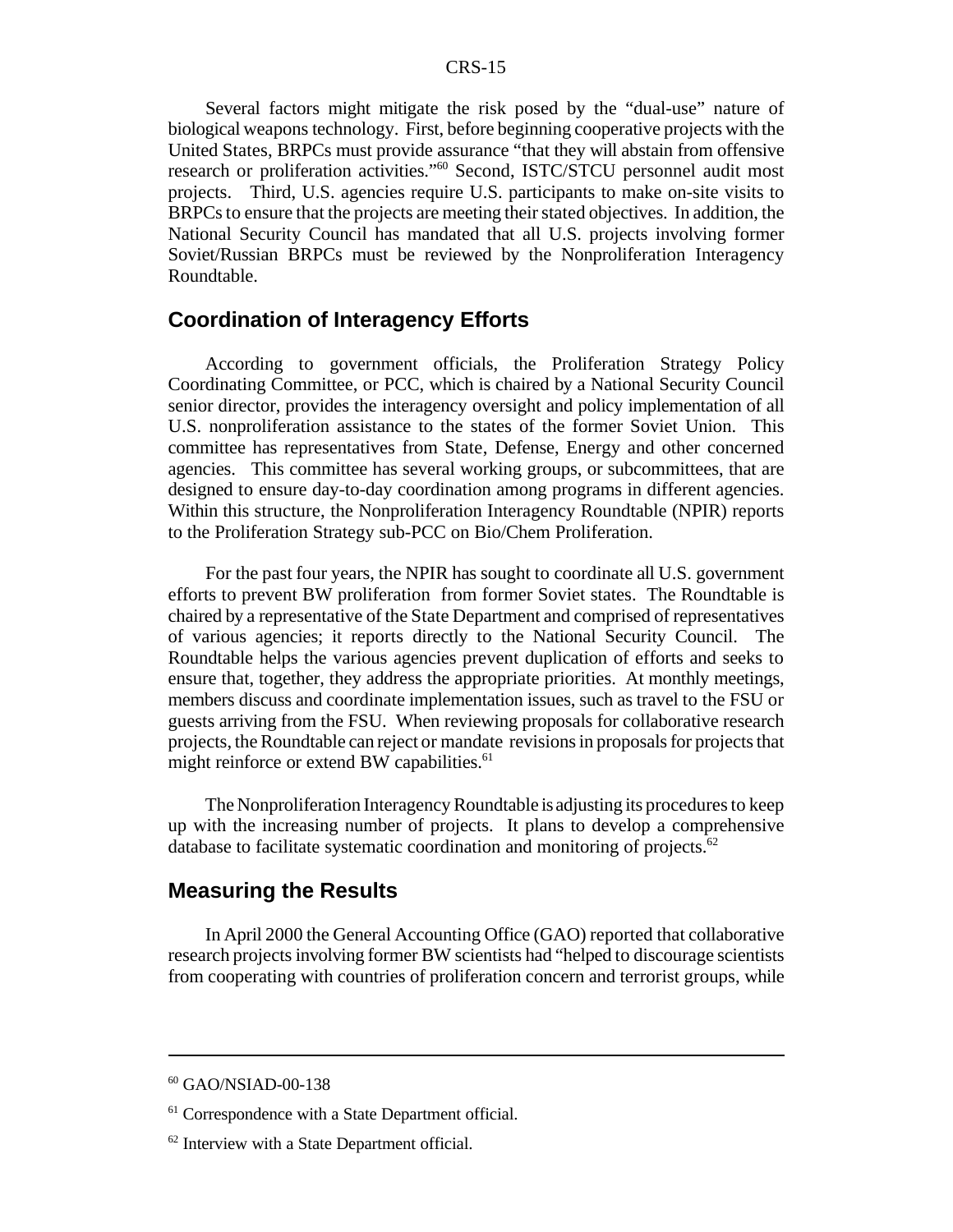#### CRS-16

promoting openness at more than 30 former Soviet biological weapons institutes."<sup>63</sup> GAO also reported that about 1,655 former employees of the Soviet/Russian BW program received funding through the ISTC in 1999. Since that time, U.S. biological nonproliferation efforts have expanded as confidence in their effectiveness has grown. Furthermore, these cooperative projects provide the United States with continuous working-level access to Russia's BW sites. Some U.S. participants state that this cooperation allows for better verification than 2-day inspection visits because cooperation involves long-term, routine interaction.<sup>64</sup>

Some observers contend that the United States benefits from these efforts in other ways besides nonproliferation. The research can also address non-weapons related concerns. For example, using a strain of brucellosis from their collection of pathogens, former Soviet weapons scientists are prepared to help the United States produce a more effective vaccine for bison in Yellowstone park.<sup>65</sup>

As of March 2002, more than 40 BRPCs throughout the former Soviet Union have engaged in cooperative projects with the United States. These projects have helped the United States assess the extent to which these facilities were involved in the development and production of biological weapons capabilities. According to State Department officials, approximately 30 of these were deeply involved in the Soviet/Russian biological weapons program, and therefore, are considered to pose a significant risk for contributing to proliferation. The others were less integrated into the Soviet/Russian BW complex and, therefore, pose less of a proliferation risk.

Some known BRPCs do not participate in U.S. programs; others, such as the State Research Center for Virology and Biotechnology ("Vector") in Novosibirsk, Russia, and the State Research Center for Applied Microbiology (SRCAM) in Obolensk, participate in multiple projects. The Russian Ministry of Defense has denied the United States access to four BRPCs under its jurisdiction.<sup>66</sup> Furthermore, as cooperation has expanded, the United States has discovered additional BRPCs that once participated in the Soviet/Russian BW programs.

Some view the interpersonal relationships built between U.S. participants in these efforts and former Soviet weaponsscientists as a significant part of these efforts. In addition to cooperating on projects, U.S. participants and their counterparts in former Soviet states share meals, get to know one another's families, and spend leisure time together. Furthermore, some argue that contact with U.S. companies, NGOs, and government agencies has decreased the social and institutional isolation

<sup>&</sup>lt;sup>63</sup> GAO/NSIAD-00-138

 $64$  For descriptions of ways in which Russian hosts have tried to conceal BW capabilities from U.S. inspectors see Mangold and Goldberg, *Plague Wars.* pp. 62-140.*.* See also, Alibek and Handelman, *Biohazard*, pp. 137-224

<sup>65</sup> "Former Soviet Union weapons scientists may help solve brucellosis," *Associated Press.* October 8, 2001.

<sup>66</sup>They are the Institute of Virology at Sergeyev Posad (formerly Zagorsk), the Center for MilitaryTechnical Problems of Biodefense in Ekaterinaburg (formerly Sverdlovsk), the Kirov Institute of Microbiology in Kirov, and the Kirov-200 Institute in Strizhi.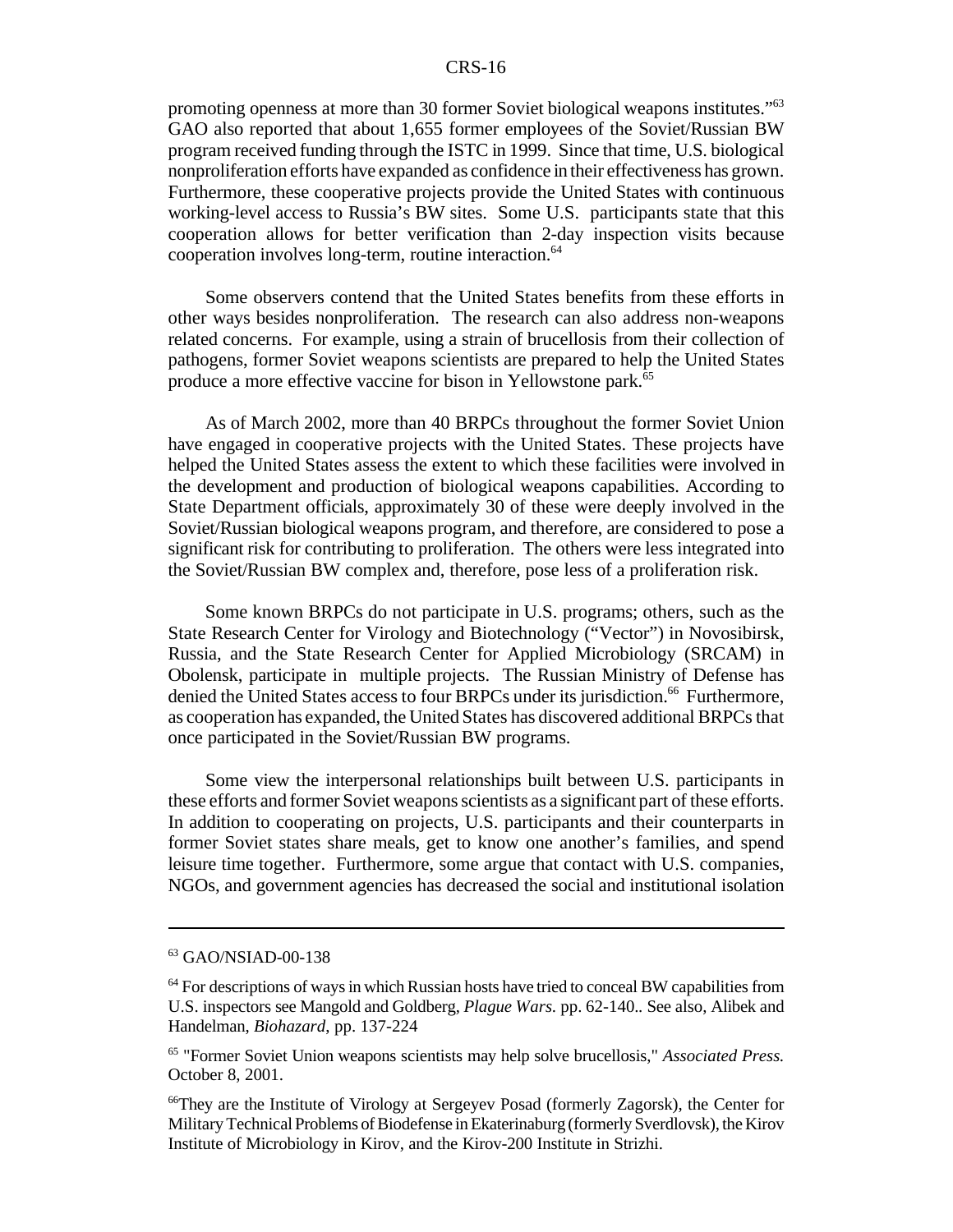of Russia's biological weapons scientists. Several people involved in work with former BW institutes and scientists have expressed the view that these interpersonal and institutional relationships are profoundly affecting the decisions weapons scientists are making about how to use their expertise.<sup>67</sup>

## **Issues for Congress**

#### **The Security Assistance Act of 2001**

The Security Assistance Act of 2001 (S.1803) has several sections that are relevant to U.S. policy regarding BW capabilities in former Soviet states.<sup>68</sup> The following discussion is based on Senate action, only. Section 304, entitled "International Nonproliferation Export Control Training," gives the President authority to provide education and training to foreign personnel to enhance their ability to implement export controls that might contribute to nonproliferation activities. Section 305 extends the Soviet Scientists Immigration Act of 1992 and increases the number of scientists that can be relocated under that act from 750 to 950. Some people advocate inviting former weapons scientists to come to the United States to work, as a way of preventing proliferation of weapons expertise. They argue that the U.S. economy and U.S. biodefense efforts would benefit from the expertise of these scientists. Some who oppose this approach argue that it would cost less money to employ a scientist in a former Soviet state than in the United State Some also argue that it is in the U.S. national interest to invest in the science and technology sector of former Soviet states and support their transitions to market economies.

**The Russian Federation Debt Reduction for Nonproliferation Act.** Subtitle B of the Security Assistance Act of 2001, the Russian Federation Debt Reduction for Nonproliferation Act of 2001, is designed to encourage Russia to increase its own budget allocations for nonproliferation programs. Russia and other former Soviet states have supported BW nonproliferation efforts in the past by providing infrastructure, staff, and funding to organizations such as the ISTC and STCU. They also contribute to cooperative projects by providing funding or in-kind resources, such as equipment and utilities, to the BRPCs. On the other hand, many experts believe that Russia and the other former Soviet states have sometimes pursued activitiesthat are inconsistent with U.S. nonproliferation goals. For example, a recent CIA report charged that, "During the first half of 2001, Russian entities remained a significant source of dual-use biotechnology, chemicals, production technology, and equipment for Iran."69

 $67$  Interview with a U.S. contractor and with several officials of U.S. government agencies.

<sup>&</sup>lt;sup>68</sup> The Senate passed S1803 by a voice vote on December 20, 2001, and the bill was referred to the House Committee on International Relations as of January 23, 2002.

<sup>69</sup> U.S. Central Intelligence Agency. *Unclassified Report to Congress on the Acquisition of Technology Relating to Weapons of Mass Destruction and Advanced Conventional Munitions: 1 January Through 30 June 2001*, January 2002. The Russian Foreign Ministry (continued...)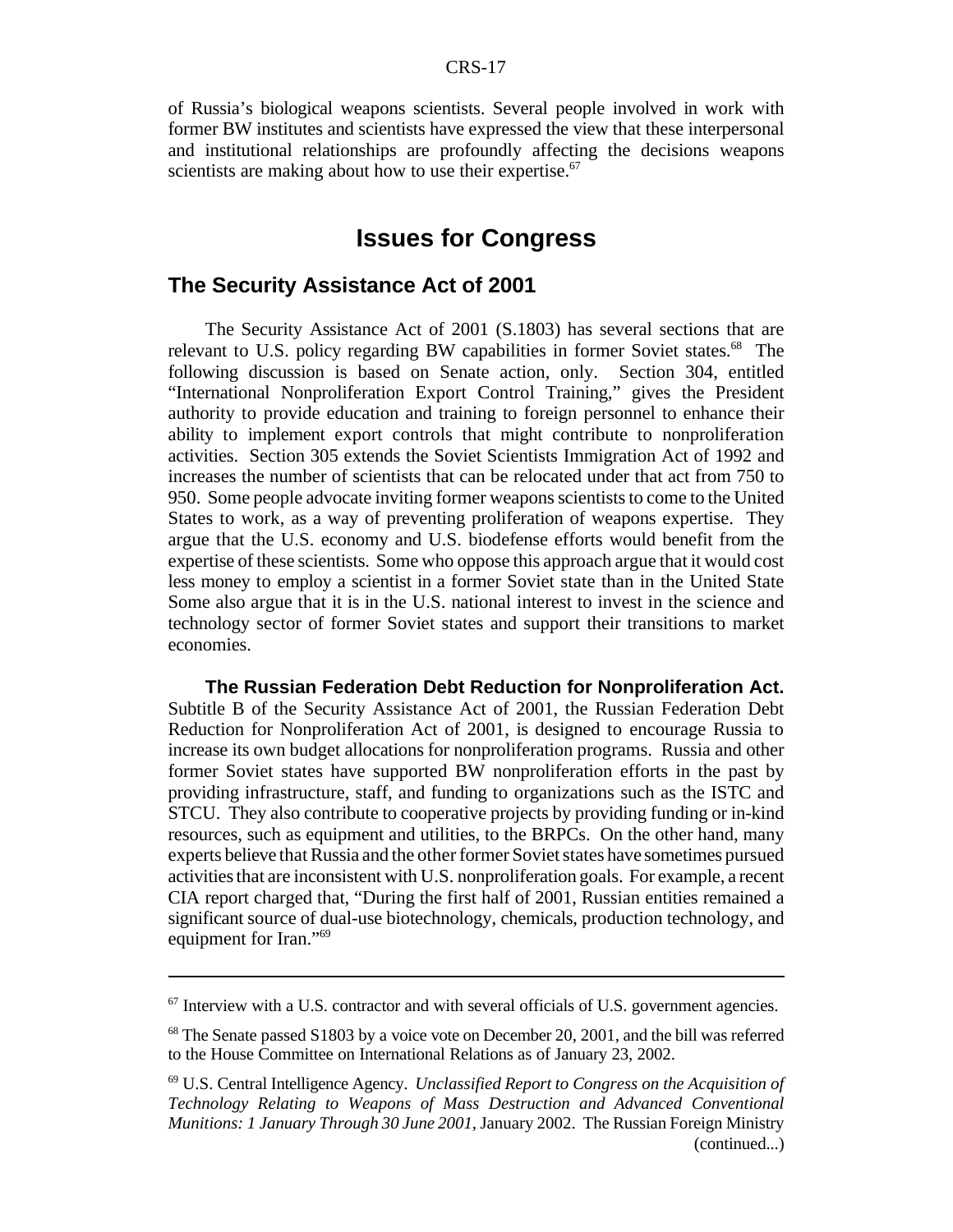#### CRS-18

The Russian Federation Debt Reduction for Nonproliferation Act grants the President the authority to reduce Russia's Soviet era debt to the United States, through a variety of mechanisms, if Russia uses the funds that would have been applied to debt service for projects designed to reduce the risk of proliferation from Russia's nuclear, chemical, or biological weapons complexes. In a further effort to shape Russia's policies on nonproliferation, the legislation states that the President cannot implement the "debt for nonproliferation swap" until Russia makes "material progress in stemming the flow of sensitive goods, technologies, material, and knowhow related to the design, development, and production of weapons of mass destruction and the means to deliver them to countries that have been determined ... to have repeatedly provided support for acts of international terrorism."

Supporters of this legislation argue that Russia's debt creates such a burden to the state that Russia would be unlikely or unable to devote its own funds to nonproliferation projects while servicing its debt. Furthermore, they argue that this legislation might provide Russia with an incentive to place a higher priority on nonproliferation because it could expect relief from some of its debt. Others, however, note that the United States does not hold much of Russia's debt, so any effort to link nonproliferation with debt relief would have to win the support of other nations, such as Germany, who hold a larger portion of the debt.

**The Non-Proliferation Assistance Coordination Act of 2001.** The Non-Proliferation Assistance Coordination Act of 2001 was introduced in late 2001 and incorporated into the Security Assistance Act of 2001 as Subtitle C. It seeks to address congressional concerns about interagency coordination of all U.S. nonproliferation efforts in the former Soviet States. It establishes an interagency committee that will monitor U.S. nonproliferation efforts in the former Soviet Union and coordinate U.S. policy with respect to the implementation of those efforts.

When considering this legislation the International Security, Proliferation, and Federal Services Subcommittee of the Senate Government Affairs Committee heard testimony on November 14, 2001, that emphasized the potential benefits of improved coordination of nuclear nonproliferation programs, in general. In contrast, some experts stated that interagency efforts to prevent proliferation of biological weapons were "well-coordinated."<sup>70</sup> Although few experts have focused on the implementation of the biological weapons programs, most who do tend to agree with this assessment. The General Accounting Office reviewed the programs in 2000, and the Bush

 $^{69}$ (...continued)

disputed the charge stating that "Russia strictly meets its international obligations to control the export of sensitive trade and technology." Bellaby, Mara D. "Russia Rips CIA Report on Technology." *Associated Press*. February 7, 2002.

 $70$  Leonard Spector emphasized the need for greater interagency coordination of nonproliferation programs in general. However, speaking of bio weapons he said, "Through a **well-coordinated** interagency program to create non-defense employment opportunitiesfor former Soviet BW scientists, the Clinton administration successfully engaged a number of former Soviet BW sites in Russia, Kazakhstan, and Uzbekistan." Senate Committee on Government Affairs. November 14, 2001.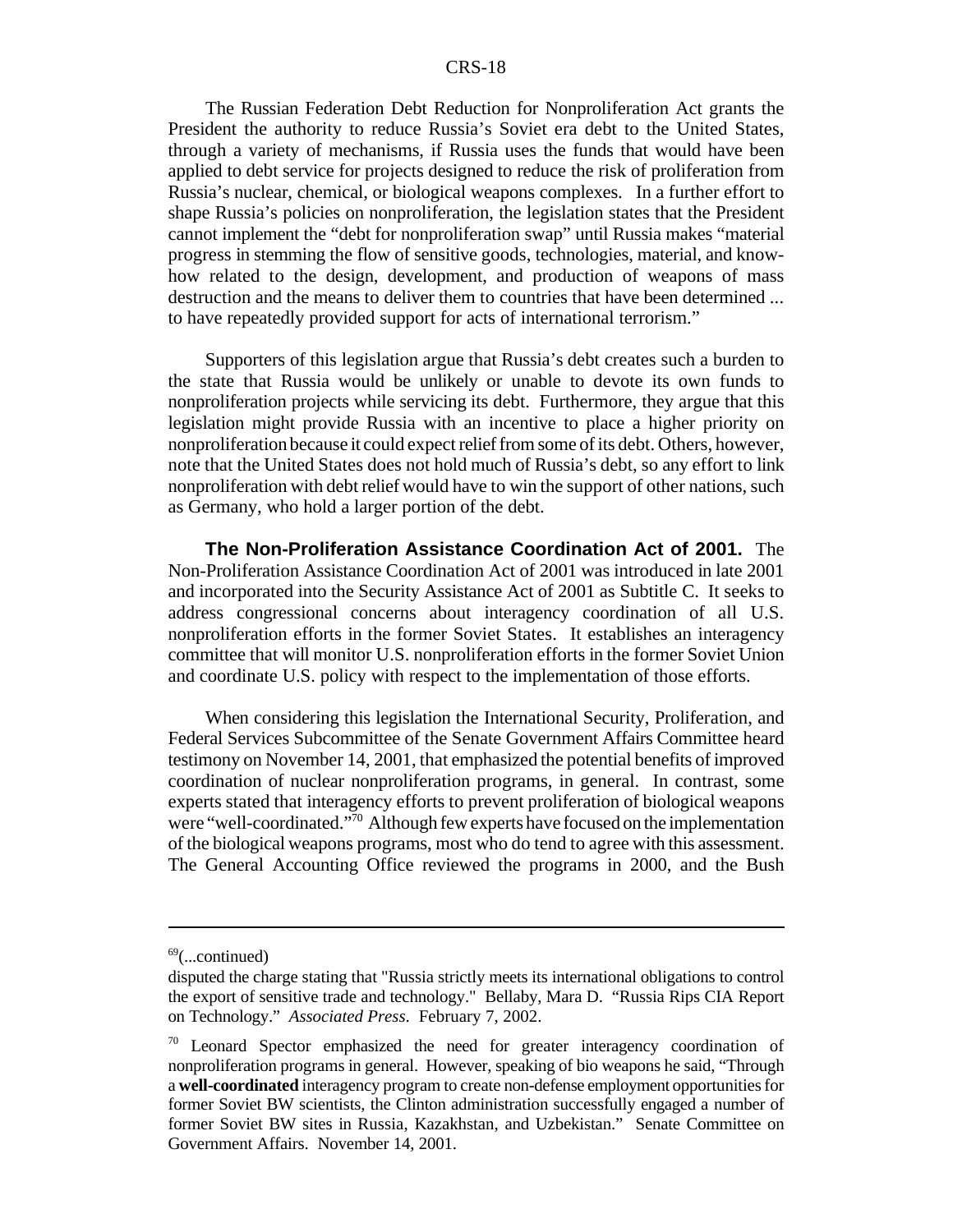administration reviewed themin2001 and neither identified coordination among them as a problem.

## **Funding**

Congress and the Bush administration have demonstrated continued and growing support for U.S. efforts to prevent proliferation of biological weapons from former Soviet states. Upon completing a detailed review of U.S. nonproliferation and threat reduction assistance to Russia and the other former Soviet states, the Bush administration identified the "Redirection of Biotechnical Scientists Program" as one of four programs to be expanded.<sup>71</sup> In the National Defense Authorization Act for Fiscal Year 2002, Congress approved the President's request for \$17 million for DOD's efforts in biological weapons proliferation prevention in Russia.<sup>72</sup> In the emergency supplemental appropriations bill passed after the September 11 attacks, Congress added another \$30 million " for the purpose of supporting expansion of the Biological Weapons Redirect and International Science and Technology Centers programs, to prevent former Soviet biological weapons experts from emigrating to proliferant states and to reconfigure former Soviet biological weapons production facilities for peaceful uses."<sup>73</sup> Furthermore, in its 2000 report on the BW nonproliferation programs, published before the anthrax attacks of October 2001, the GAO estimated that the United States would spend around \$220 million on BW nonproliferation between 2000 and 2004. Most experts agree that this amount may increase now that attention has focused more sharply on the threat of biological weapons proliferation from Russia.

Some experts argue that the United States should increase its efforts to stem proliferation from the former Soviet Union. In January 2001 a panel headed by Lloyd Cutler and former Senator Howard Baker found that, "Current nonproliferation programs in the Department of Energy, the Department of Defense and related agencies have achieved impressive results thus far, but their limited mandate and funding fall short of what is required to address adequately the threat.<sup>"74</sup> Some also point out that opportunities to redirect former BW scientists, to secure dangerous pathogens, and to dismantle BW equipment continue to arise as U.S. access to the former Soviet/RussianBWcomplex expands. Furthermore, according to several U.S. government officials, recent increases in funding for existing programs, while welcome, has been surpassed by an increasing number of viable project proposals.

<sup>71</sup> White House Fact Sheet, December 27, 2001.

 $72$  P.L.107-107.

<sup>73</sup> P.L.107-117

<sup>74</sup> Risen, James. "Nuclear Items Sold by Russia To Iran Pose An Obstacle." *New York Times.* January 11, 2001.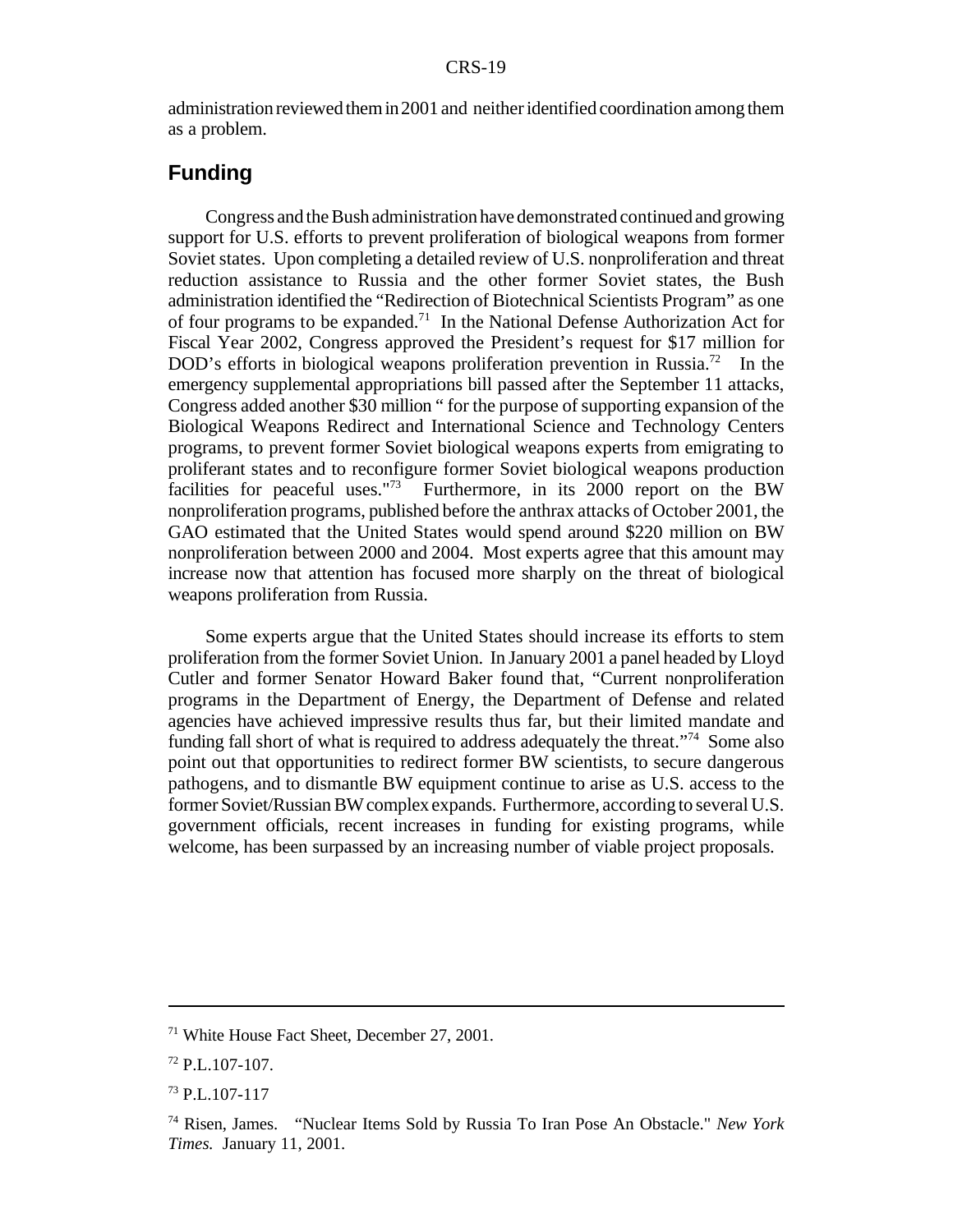#### CRS-20

## **Alternatives for the Future**

U.S. assistance to Russia's BW program has sought to support the transformation of the Soviet/Russian BW complex into a set of consolidated, safe, secure, and essentially transparent institutions. Many experts continue to support this objective, but now believe that it will take a long-term investment rather than a shortterm crisis intervention.<sup>75</sup> The number of BRPCs known to have been part of the Soviet/Russian BW infrastructure continues to increase. Furthermore, U.S. experts are debating the best long-term strategies for preventing BW proliferation from former Soviet states. Many American participants in U.S. BW nonproliferation efforts consider that long-term nonproliferation goals might be achieved without sustaining U.S.-funded biosecurity and collaborative research projects for the remaining lifetimes of former BW scientists. But some also contend that premature disengagement from BRPCs that continue to pose a proliferation risk is not acceptable.

In recent months, U.S. government agencies and NGOs involved in these efforts have intensified their focus on moving BRPCs towards consolidation and selfsustainability, which many believe is the best way to maximize the nonproliferation benefits that can be achieved by U.S. efforts. Some overall approaches include drawing a new generation of scientists into the BRPCs and preparing BRPCs for external investment. Experts argue that a separate strategy for disengagement will have to be developed for each BRPC, because each one poses unique problems which require unique solutions.

Some analysts argue that the United States should not help the BRPCs become self-sustaining organizations. They argue that market forces will eliminate the BRPCs in former Soviet states because they cannot compete with other biotechnical research and production centers throughout the world. Others, however, counter that without international intervention, market forces might unite former weapons scientists with proliferating states and sub-state groups. Some observers consider the biological weapons complex in former Soviet states to be too isolated and underfunded to safely dismantle itself without U.S. investment. Such observers contend that the goal is not so much to make the BRPCs competitive with other BRPCs throughout the world as it is for the United States to successfully compete with proliferating groups and nation states for the BW capabilities that exist at these BRPCs.

<sup>&</sup>lt;sup>75</sup> "It became clear that any meaningful result required a more extended and creative kind of engagement . . . " Civilian Research and Development Foundation. *CRDF 1998-2000 Program Report*. p. 2.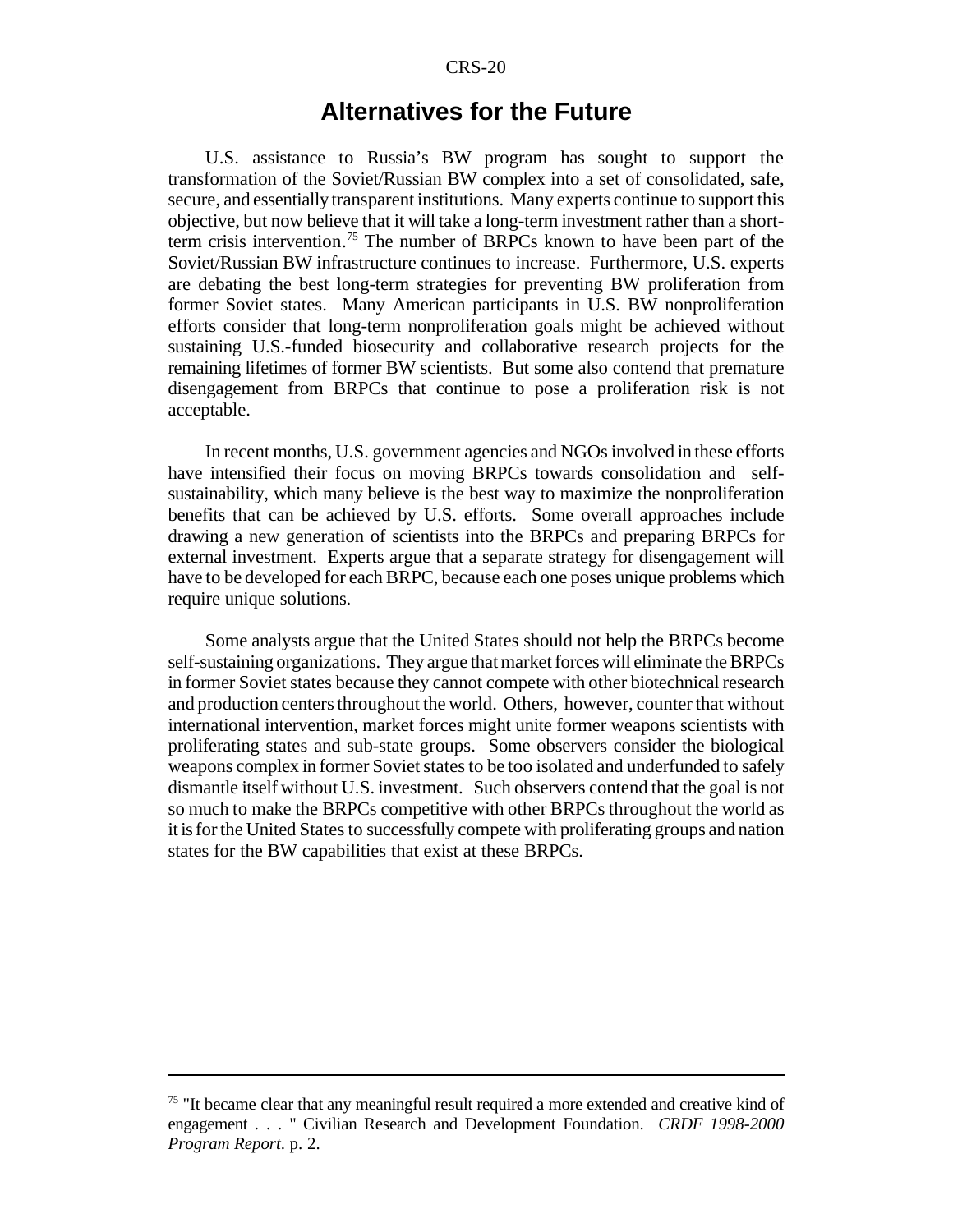| <b>Agency</b>                                                                                                                                                                                                      | Program                                                                                                     | <b>Program Objective</b>                                                                                                                                                                                                                                                                                           |  |  |  |
|--------------------------------------------------------------------------------------------------------------------------------------------------------------------------------------------------------------------|-------------------------------------------------------------------------------------------------------------|--------------------------------------------------------------------------------------------------------------------------------------------------------------------------------------------------------------------------------------------------------------------------------------------------------------------|--|--|--|
| Department of<br>Defense                                                                                                                                                                                           | Cooperative Threat<br>Reduction Program,<br><b>Biological Weapons</b><br>Proliferation<br>Prevention (BWPP) | Redirect BW scientists through<br>collaborative research; improve safety at<br>Russian BW facilities in preparation for<br>collaborative research projects; improve<br>security at Russian BW facilities by<br>consolidating and restricting access to<br>pathogens; eliminate BW infrastructure<br>and equipment. |  |  |  |
| Department of<br>Energy                                                                                                                                                                                            | Initiatives for<br>Proliferation<br>Prevention                                                              | Redirect BW scientists through<br>collaborative research; incorporate<br>industry partners to identify market-driven<br>projects that might produce commercial<br>products and results                                                                                                                             |  |  |  |
| Department of<br><b>State</b>                                                                                                                                                                                      | <b>International Science</b><br><b>Centers Program</b><br>(ISTC/STCU)                                       | Provides grant funding to redirect BW<br>scientists to non-military research;<br>provides support for the development,<br>management, and auditing of projects<br>sponsored by other U.S. agencies                                                                                                                 |  |  |  |
| Department of<br>Agriculture                                                                                                                                                                                       | <b>Agricultural Research</b><br>Service (ARS)-<br>Former Soviet Union<br>Scientific Cooperation<br>Program  | Redirect BW scientists through<br>collaborative research on diseases that<br>might affect plants and animals                                                                                                                                                                                                       |  |  |  |
| Department of<br>Health and<br><b>Human Services</b>                                                                                                                                                               | Biotechnology<br><b>Engagement Program</b><br>(BTEP)                                                        | Redirect BW scientists through<br>collaborative research on public health<br>problems                                                                                                                                                                                                                              |  |  |  |
| Environmental<br>Protection<br>Agency                                                                                                                                                                              |                                                                                                             | Redirect BW scientists through<br>collaborative research on environmental<br>damage caused by biological weapons                                                                                                                                                                                                   |  |  |  |
| Department of<br>Special American<br><b>Business Internship</b><br>Commerce<br><b>Training Program</b><br>(SABIT)<br><b>Business Information</b><br>Service for the Newly<br><b>Independent States</b><br>(BISNIS) |                                                                                                             | Facilitate business training and exchanges                                                                                                                                                                                                                                                                         |  |  |  |

## **Table 1. U.S. Programs to Assist Russia with Biological Weapons Nonproliferation**